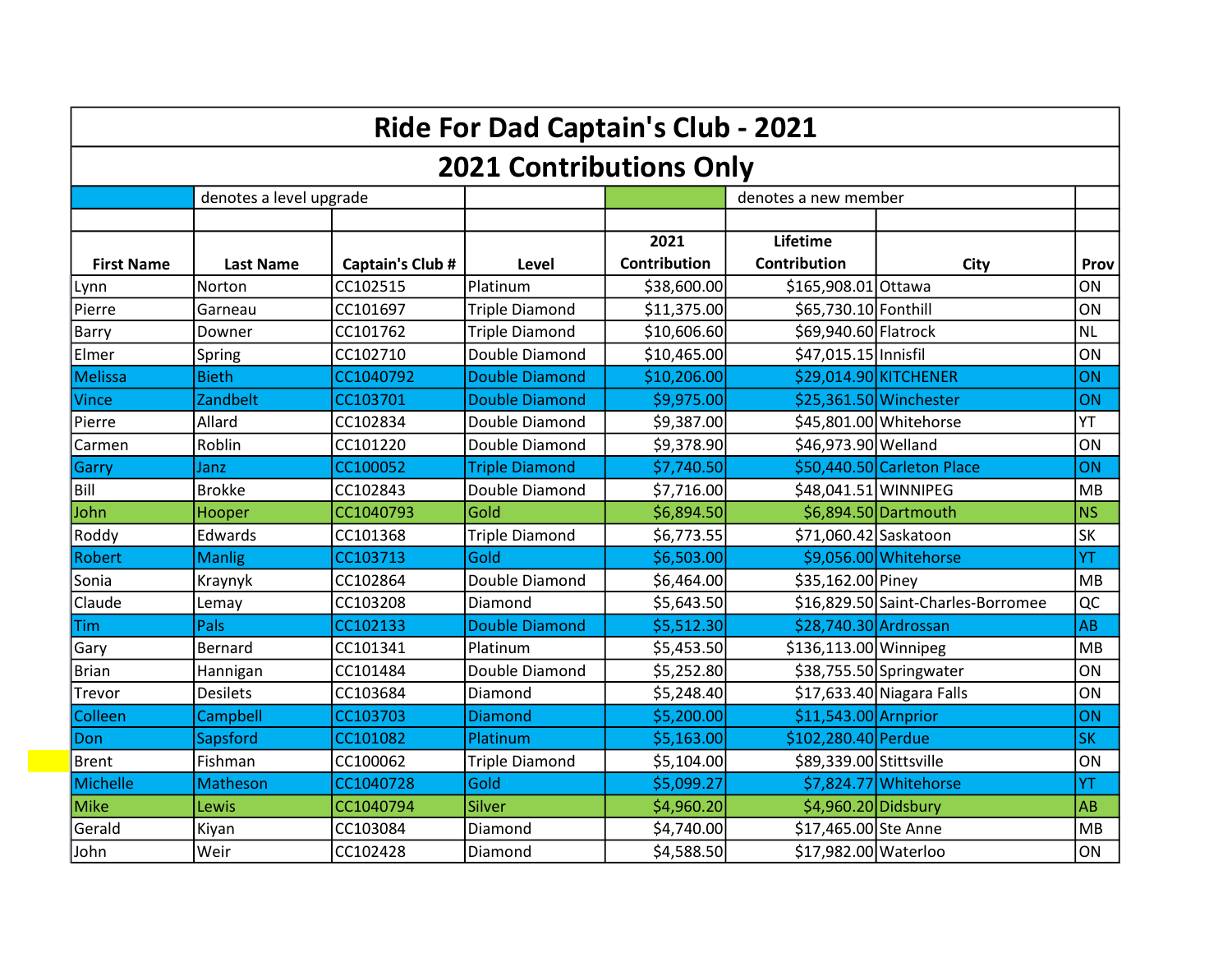|                   |                  |                  |                       | 2021                | Lifetime               |                           |           |
|-------------------|------------------|------------------|-----------------------|---------------------|------------------------|---------------------------|-----------|
| <b>First Name</b> | <b>Last Name</b> | Captain's Club # | Level                 | <b>Contribution</b> | Contribution           | City                      | Prov      |
| <b>Bob</b>        | Kikkert          | CC100426         | Double Diamond        | \$4,337.59          | \$45,633.59 Cornwall   |                           | ON        |
| Stephen           | Law              | CC102336         | Diamond               | \$4,283.00          | \$15,815.50 IROQUOIS   |                           | ON        |
| <b>Chris</b>      | Ryan             | CC102661         | Diamond               | \$4,240.40          | \$13,767.63 London     |                           | <b>ON</b> |
| Maurice           | Sabourin         | CC101398         | Double Diamond        | \$4,150.00          | \$39,504.21 Winnipeg   |                           | MB        |
| John              | <b>Annis</b>     | CC102240         | <b>Diamond</b>        | \$4,141.00          | \$12,401.00 Whitby     |                           | ON        |
| Michael           | Pinx             | CC102879         | <b>Diamond</b>        | \$3,967.80          | \$12,274.80 Winnipeg   |                           | MB        |
| <b>Trevor</b>     | <b>Huddle</b>    | CC103496         | Diamond               | \$3,912.00          |                        | \$10,834.00 Whitehorse    | YT        |
| <b>Jeff</b>       | <b>Rockburn</b>  | CC101415         | <b>Double Diamond</b> | \$3,878.08          | \$27,554.66 Kars       |                           | ON        |
| <b>Torey</b>      | <b>Hadland</b>   | CC103708         | Gold                  | \$3,664.40          | \$6,522.90 Warman      |                           | <b>SK</b> |
| <b>Bruce</b>      | Curle            | CC101035         | <b>Double Diamond</b> | \$3,586.50          | \$27,868.50 Winnipeg   |                           | MB        |
| <b>Brent</b>      | McFadzen         | CC1040646        | Gold                  | \$3,536.82          |                        | \$9,967.49 Saskatoon      | <b>SK</b> |
| Michael W         | <b>Budde</b>     | CC100039         | <b>Triple Diamond</b> | \$3,499.40          | \$71,767.40 Brockville |                           | ON        |
| Tom               | <b>GILL</b>      | CC1040796        | Silver                | \$3,450.50          |                        | \$3,480.50 Salmon Arm     | <b>BC</b> |
| Tony              | Jones            | CC102454         | Diamond               | \$3,440.00          | \$19,031.00 Almonte    |                           | ON        |
| Trevor            | Smith            | CC102455         | Diamond               | \$3,346.00          | \$19,883.00 Winnipeg   |                           | MB        |
| Julie             | Thorpe           | CC1040627        | Gold                  | \$3,312.00          |                        | \$8,270.00 Whitehorse     | YT        |
| Ken               | Smith            | CC103764         | Silver                | \$3,280.00          |                        | \$4,285.00 Dawson City    | YT        |
| Keith             | Fong             | CC100900         | Diamond               | \$3,155.73          | \$20,916.71 Ottawa     |                           | ON        |
| <b>Rick</b>       | <b>Beaumont</b>  | CC100790         | Double Diamond        | \$3,080.10          | \$30,993.40 Edmonton   |                           | AB        |
| Herb              | Arbuckle         | CC100979         | Double Diamond        | \$3,039.00          | \$43,296.00 Vernon     |                           | <b>BC</b> |
| Bill              | Ayyad            | CC101149         | Double Diamond        | \$2,964.00          | \$37,132.36 Nepean     |                           | ON        |
| Ed                | Johner           | CC100698         | Double Diamond        | \$2,862.00          |                        | $$40,485.25$ Headingley   | MB        |
| <b>Chris</b>      | Preston          | CC1040598        | Gold                  | \$2,860.90          |                        | $$6,941.40$ Winnipeg      | MB        |
| Boyd              | Coffin           | CC100114         | Diamond               | \$2,817.51          | \$23,403.92 Kanata     |                           | ON        |
| <b>Russ</b>       | Walker           | CC1040797        | Silver                | \$2,751.00          |                        | \$2,781.00 Saskatoon      | <b>SK</b> |
| Terry             | Willisko         | CC102579         | Diamond               | \$2,675.00          | \$19,112.00 Edmonton   |                           | AB        |
| Curt              | Dixon            | CC100323         | Double Diamond        | \$2,600.30          |                        | \$30,670.95 Sherwood Park | AB        |
| <b>David</b>      | <b>Flusk</b>     | CC1040799        | Silver                | \$2,557.40          | \$2,557.40 St. Johns   |                           | <b>NL</b> |
| Michael           | Van Kats         | CC102901         | Diamond               | \$2,471.00          | \$15,917.50 Winnipeg   |                           | MB        |
| John              | Breen            | CC102530         | Diamond               | \$2,353.20          | \$18,241.50 St. Albert |                           | AB        |
| <b>David</b>      | <b>Bailey</b>    | CC103715         | Gold                  | \$2,260.00          |                        | \$5,179.00 Consecon       | ON        |
| James             | <b>Dobush</b>    | CC1040686        | <b>Silver</b>         | \$2,212.00          |                        | \$4,320.00 Whitehorse     | YT        |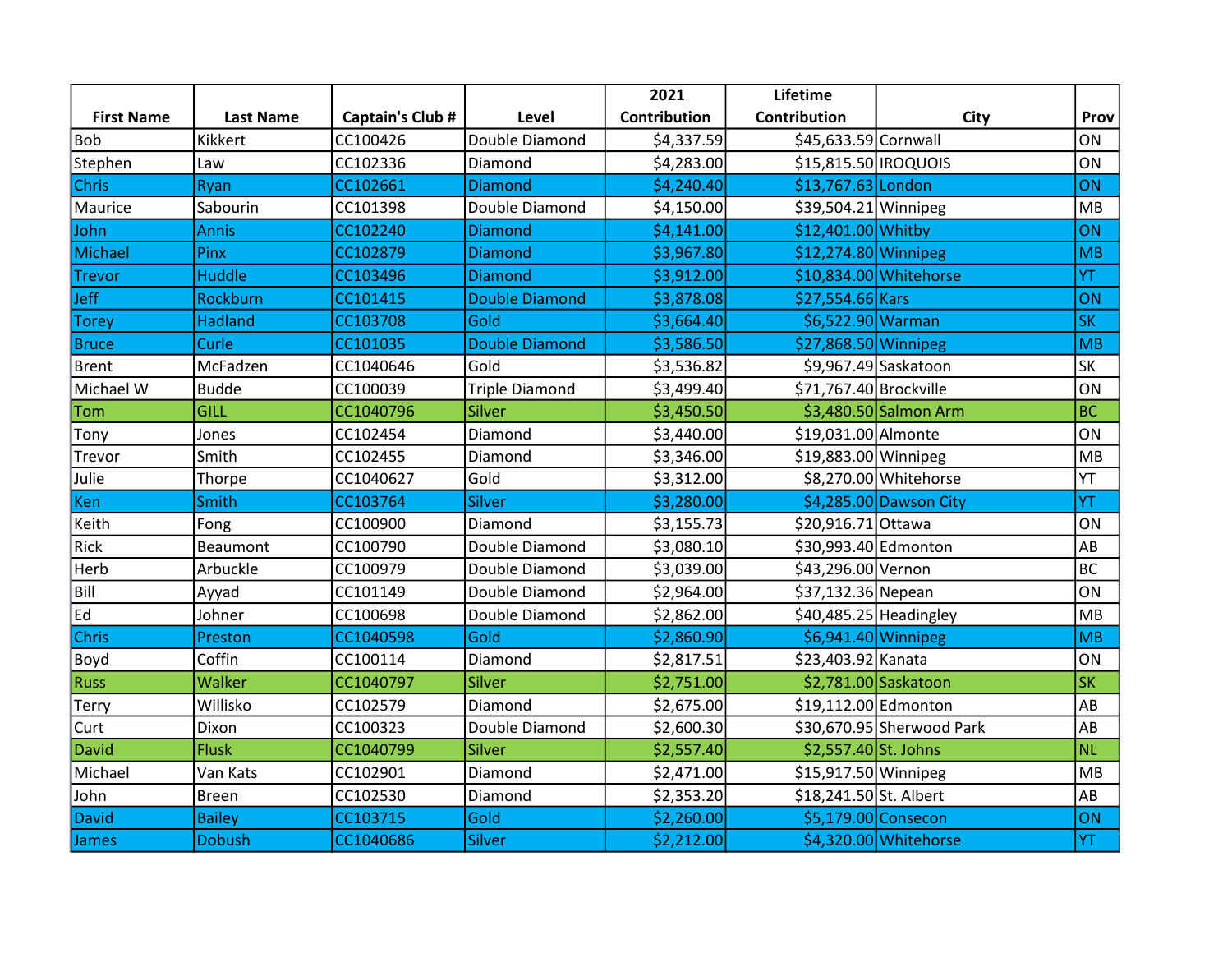|                   |                  |                  |                       | 2021                | Lifetime                |                             |           |
|-------------------|------------------|------------------|-----------------------|---------------------|-------------------------|-----------------------------|-----------|
| <b>First Name</b> | <b>Last Name</b> | Captain's Club # | Level                 | <b>Contribution</b> | Contribution            | City                        | Prov      |
| Giorgio           | Frausin          | CC1040803        | <b>Bronze</b>         | \$2,191.00          |                         | \$2,191.00 Dartmouth        | <b>NS</b> |
| Ray               | Ralph            | CC101929         | Gold                  | \$2,134.40          | \$9,013.40 Devon        |                             | AB        |
| James             | Parsons          | CC1040582        | Gold                  | \$2,120.40          |                         | \$7,330.40 Whitehorse       | YT        |
| Ron               | <b>McDonell</b>  | CC102638         | <b>Diamond</b>        | \$2,097.50          | \$11,241.00 Winnipeg    |                             | MB        |
| Allan             | Ducharme         | CC102711         | Diamond               | \$2,050.00          | $$18,740.00$ Graysville |                             | MB        |
| Olivier           | <b>Martin</b>    | CC102551         | <b>Diamond</b>        | \$2,049.80          |                         | \$10,934.80 Bois-Des-Filion | QC        |
| Paul              | <b>Mullen</b>    | CC103360         | <b>Diamond</b>        | \$1,991.00          | $$11,064.14$ Calgary    |                             | AB        |
| <b>Kevin</b>      | <b>Davis</b>     | CC102458         | <b>Diamond</b>        | \$1,970.55          | $$10,138.25$ Winnipeg   |                             | MB        |
| <b>Brian</b>      | <b>Moodie</b>    | CC1040559        | Gold                  | \$1,970.40          | \$5,150.40 Ste Anne     |                             | MB        |
| Perry             | Sollway          | CC102697         | Gold                  | \$1,953.00          | \$6,240.00 St. Albert   |                             | AB        |
| John              | <b>Adams</b>     | CC1040807        | <b>Bronze</b>         | \$1,946.40          | \$1,946.40 Fort Erie    |                             | ON        |
| <b>Susan</b>      | Stevenson        | CC1040774        | Gold                  | \$1,928.00          |                         | \$5,058.00 Whitehorse       | YT        |
| Josephine         | Chan             | CC102568         | Diamond               | \$1,912.80          |                         | \$13,015.80 Gloucester      | ON        |
| Mark              | Beese            | CC1040442        | Gold                  | \$1,880.00          |                         | \$7,731.00 Whitehorse       | YT        |
| <b>Blair</b>      | Corley           | CC101360         | Diamond               | \$1,878.20          |                         | \$17,135.70 Marsh Lake      | YT        |
| Byron             | Smith            | CC100048         | Diamond               | \$1,859.60          | \$20,365.60 Fournier    |                             | ON        |
| <b>Terri</b>      | Hill             | CC1040798        | Silver                | \$1,852.10          | \$2,759.10 Kirkland     |                             | QC        |
| Don               | Longley          | CC103730         | <b>Silver</b>         | \$1,844.00          |                         | \$3,320.00 Fort McMurray    | AB        |
| R Bruce           | Thomas           | CC102148         | Diamond               | \$1,842.50          | \$19,785.50 Edmonton    |                             | AB        |
| Sean              | Secord           | CC103248         | Gold                  | \$1,794.40          |                         | \$6,264.90 Whitehorse       | YT        |
| Jason             | Driedger         | CC101011         | Double Diamond        | \$1,772.90          |                         | \$28,341.05 Martensville    | <b>SK</b> |
| <b>Douglas</b>    | <b>Beer</b>      | CC1040667        | <b>Bronze</b>         | \$1,770.50          | \$1,770.50 Kirkfield    |                             | ON        |
| Ben               | <b>Burghout</b>  | CC102979         | Gold                  | \$1,766.00          | \$9,500.00 Whitby       |                             | ON        |
| James             | <b>Stokes</b>    | CC103389         | Diamond               | \$1,750.00          | \$14,395.00 Fonthill    |                             | ON        |
| Lars              | Callieou         | CC1040808        | <b>Bronze</b>         | \$1,750.00          |                         | \$1,750.00 Edmonton         | AB        |
| Len               | Dirk             | CC102090         | Diamond               | \$1,740.00          | \$12,438.55 Calgary     |                             | AB        |
| Donald            | Chow             | CC100115         | <b>Triple Diamond</b> | \$1,734.00          | \$87,669.00 Kanata      |                             | ON        |
| <b>Mike</b>       | Oneill           | CC1040809        | <b>Bronze</b>         | \$1,732.30          | \$1,732.30 Norland      |                             | ON        |
| Richard           | <b>Harris</b>    | CC1040875        | <b>Silver</b>         | \$1,731.87          |                         | \$3,276.87 St. Albert       | AB        |
| <b>Troy</b>       | Gehmlich         | CC102098         | <b>Diamond</b>        | \$1,718.50          | \$10,885.17 Edmonton    |                             | AB        |
| Wayne             | Schellenberg     | CC103418         | Gold                  | \$1,666.00          |                         | \$9,540.99 West Kelowna     | <b>BC</b> |
| Joe               | Lyne             | CC103725         | <b>Silver</b>         | \$1,645.40          |                         | \$3,300.40 Winnipeg         | MB        |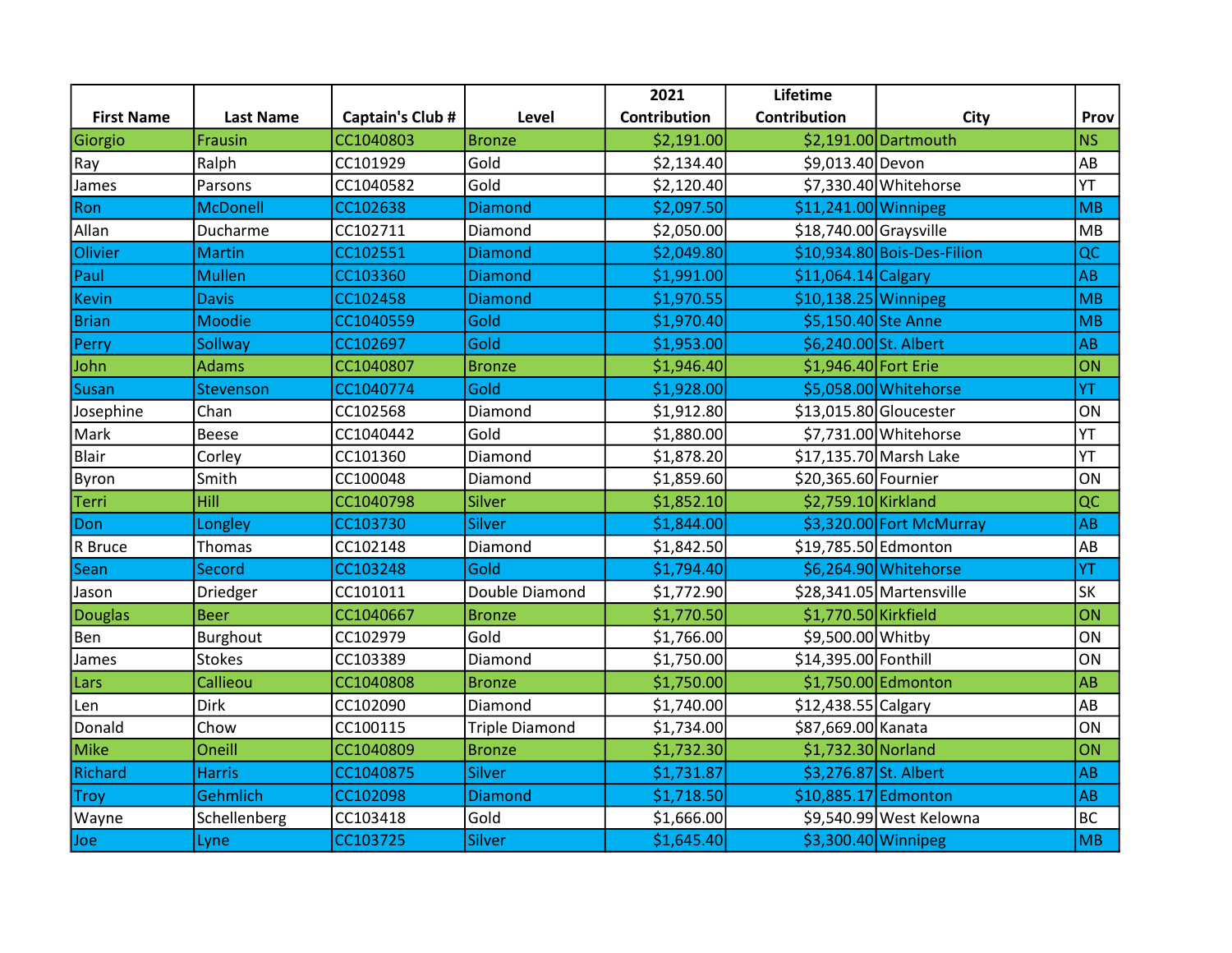|                   |                   |                         |               | 2021         | Lifetime              |                           |           |
|-------------------|-------------------|-------------------------|---------------|--------------|-----------------------|---------------------------|-----------|
| <b>First Name</b> | <b>Last Name</b>  | <b>Captain's Club #</b> | Level         | Contribution | Contribution          | City                      | Prov      |
| Graeme            | <b>Martin</b>     | CC1040817               | <b>Bronze</b> | \$1,625.00   |                       | \$1,625.00 Stonewall      | MB        |
| Ken               | Marks             | CC102806                | Diamond       | \$1,617.00   | \$12,167.00 Laird     |                           | SK        |
| <b>Bob</b>        | <b>Norris</b>     | CC103229                | Gold          | \$1,607.50   |                       | \$6,772.50 Cooks Creek    | MB        |
| Jane              | Seawell           | CC1040801               | <b>Bronze</b> | \$1,588.50   |                       | \$2,271.00 Whitehorse     | YT        |
| David             | <b>Titus</b>      | CC102412                | Diamond       | \$1,575.00   | \$13,765.00 London    |                           | ON        |
| Mike              | Larkin            | CC1040523               | Gold          | \$1,525.00   | \$5,175.00 fergus     |                           | ON        |
| Michael           | O'Donnell         | CC1040744               | <b>Bronze</b> | \$1,510.00   | \$2,210.00 Kingston   |                           | ON        |
| Brendan           | <b>Buttler</b>    | CC1040806               | <b>Bronze</b> | \$1,500.00   |                       | \$2,010.00 West Kelowna   | <b>BC</b> |
| Monique           | Pickford          | CC1040821               | <b>Bronze</b> | \$1,500.00   |                       | \$1,500.00 Edmonton       | AB        |
| <b>Derek</b>      | Pickford          | CC1040822               | <b>Bronze</b> | \$1,500.00   |                       | \$1,500.00 Edmonton       | AB        |
| Terry             | Mee               | CC102873                | Gold          | \$1,495.90   |                       | \$9,906.30 Stonewall      | MB        |
| John              | Prettie           | CC1040600               | Silver        | \$1,492.80   | \$3,964.80 Selkirk    |                           | MB        |
| <b>Chris</b>      | Gill              | CC1040805               | <b>Bronze</b> | \$1,483.05   | \$2,113.05 Hamilton   |                           | ON        |
| Scott             | <b>Moses</b>      | CC102571                | Silver        | \$1,475.00   | \$3,753.33 Oakville   |                           | ON        |
| Norman            | <b>McWilliams</b> | CC102618                | Gold          | \$1,470.50   | $$7,046.50$ caledonia |                           | ON        |
| Gilles            | <b>Meilleur</b>   | CC102874                | Gold          | \$1,463.00   | \$5,058.00 Winnipeg   |                           | MB        |
| Steve             | Kornfeld          | CC102479                | Diamond       | \$1,459.50   |                       | \$15,979.12 Swift Current | SK        |
| Robert            | Elliott           | CC101690                | Diamond       | \$1,433.00   | \$20,952.00 Goderich  |                           | ON        |
| Gil               | Johnston          | CC1040877               | Silver        | \$1,417.30   | $$2,892.30$ Winnipeg  |                           | MB        |
| Paul              | <b>Barnabé</b>    | CC1040440               | Gold          | \$1,399.00   |                       | \$5,579.00 Ste. Agathe    | MB        |
| Eva               | <b>Chalmers</b>   | CC103733                | <b>Silver</b> | \$1,393.50   |                       | \$3,029.50 Edmonton       | AB        |
| <b>Yves</b>       | Lefebvre          | CC103719                | <b>Silver</b> | \$1,389.00   |                       | \$3,281.20 Chateauguay    | QC        |
| Dave              | <b>Stoddard</b>   | CC1040810               | <b>Bronze</b> | \$1,382.09   | \$1,723.09 Kanata     |                           | ON        |
| Rob               | <b>Ashton</b>     | CC1040662               | Silver        | \$1,361.20   |                       | \$3,752.70 Newmarket      | ON        |
| Greg              | <b>Doerr</b>      | CC1040826               | <b>Bronze</b> | \$1,343.00   | \$1,343.00 Barrie     |                           | ON        |
| John              | Johnson           | CC101748                | Diamond       | \$1,340.00   | \$24,540.00 Baden     |                           | ON        |
| Ken               | Binns             | CC102835                | Gold          | \$1,328.89   |                       | \$8,390.39 Whitehorse     | YT        |
| Merle             | Stevenson         | CC1040619               | Silver        | \$1,325.00   |                       | \$4,745.00 Whitehorse     | YT        |
| <b>Maris</b>      | <b>Malderis</b>   | CC102726                | Gold          | \$1,301.00   |                       | \$5,371.00 Harrowsmith    | ON        |
| John              | Fox               | CC100244                | Diamond       | \$1,300.00   | \$23,510.00 Drayton   |                           | ON        |
| Nelson            | <b>Santos</b>     | CC102952                | Gold          | \$1,290.00   |                       | \$5,165.00 Edmonton       | AB        |
| Ault              | Van Bokhorst      | CC101117                | Diamond       | \$1,287.00   | \$16,472.00 Mountain  |                           | ON        |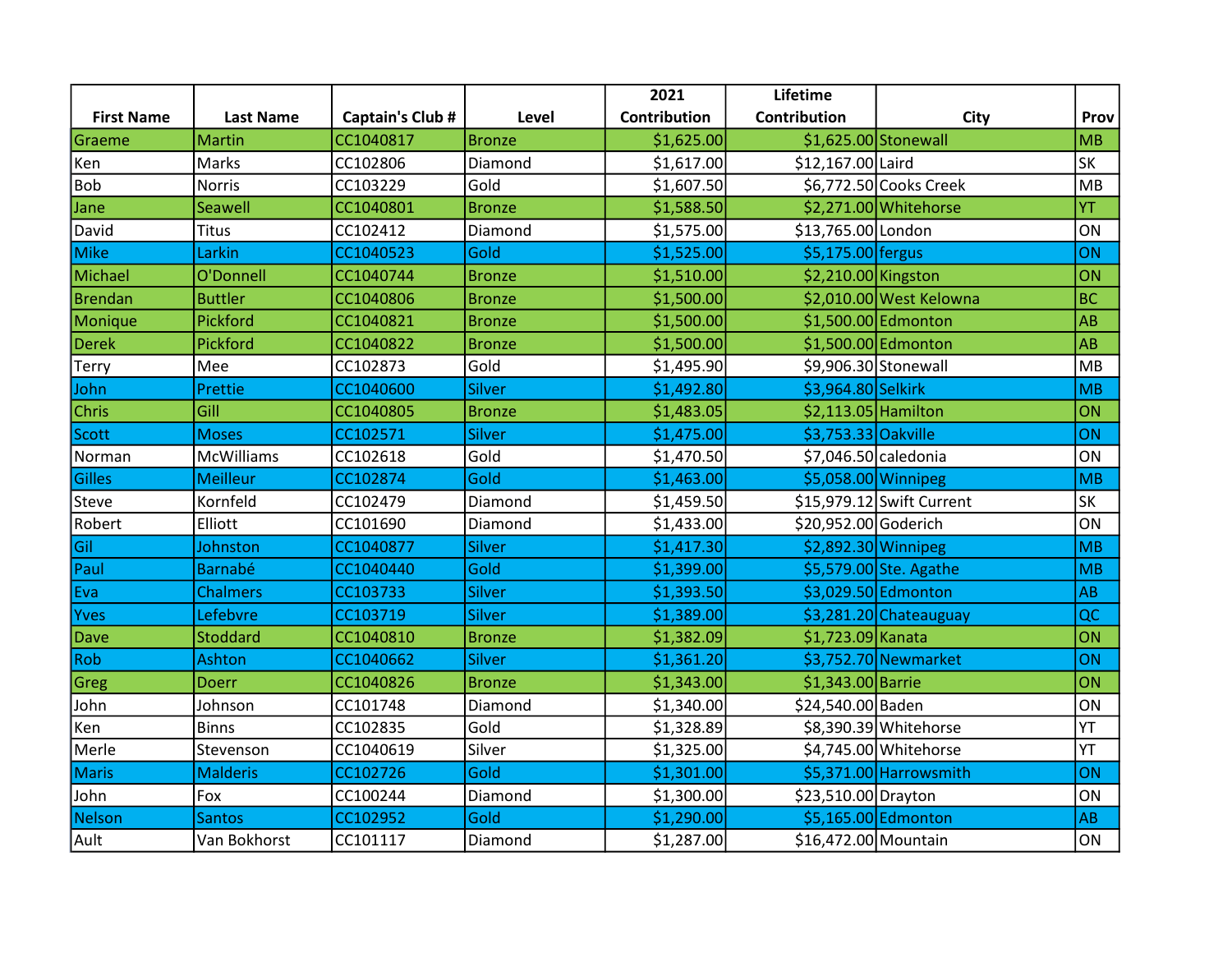|                   |                  |                  |                       | 2021         | Lifetime               |                                |           |
|-------------------|------------------|------------------|-----------------------|--------------|------------------------|--------------------------------|-----------|
| <b>First Name</b> | <b>Last Name</b> | Captain's Club # | Level                 | Contribution | Contribution           | <b>City</b>                    | Prov      |
| Sandra            | Morgan           | CC1040562        | <b>Bronze</b>         | \$1,285.90   |                        | \$1,285.90 Bowmanville         | ON        |
| Sandra            | Morgan           | CC1040562        | <b>Bronze</b>         | \$1,285.90   |                        | $$1,285.90$ Bowmanville        | ON        |
| Dwayne            | Newman           | CC102201         | Diamond               | \$1,280.10   | \$21,371.10 Winnipeg   |                                | MB        |
| <b>Mark</b>       | Anderson         | CC1040661        | <b>Silver</b>         | \$1,275.00   | \$3,260.00 Coaldale    |                                | AB        |
| Doug              | Zawada           | CC103741         | Silver                | \$1,259.00   | \$2,614.00 Oakbank     |                                | MB        |
| Marcel            | Poirier          | CC1040754        | <b>Bronze</b>         | \$1,250.50   |                        | \$1,250.50 HAYWOOD             | MB        |
| <b>Marcel</b>     | Poirier          | CC1040754        | <b>Bronze</b>         | \$1,250.50   |                        | $$1,250.50$ HAYWOOD            | MB        |
| Rod               | Orr              | CC102493         | Diamond               | \$1,248.50   | \$11,586.50 Saskatoon  |                                | <b>SK</b> |
| Jennifer          | Ritskes          | CC100015         | Double Diamond        | \$1,244.00   |                        | \$30,181.00 Merrickville       | ON        |
| Robert            | Rentz            | CC102884         | <b>Diamond</b>        | \$1,229.70   | $$10,315.20$ Winnipeg  |                                | MB        |
| Reid              | Rorem            | CC1040804        | <b>Bronze</b>         | \$1,220.30   |                        | $$2,185.30$ Forestburg         | AB        |
| Jim               | <b>Badour</b>    | CC102243         | Gold                  | \$1,218.00   | \$6,060.00 Ottawa      |                                | ON        |
| Patrick           | <b>Straw</b>     | CC1040836        | <b>Bronze</b>         | \$1,217.00   | \$1,217.00 Oshawa      |                                | ON        |
| Robert            | Ruby             | CC101768         | Gold                  | \$1,214.30   | \$7,554.30 St. John's  |                                | <b>NL</b> |
| Norm              | Walline          | CC101833         | Diamond               | \$1,195.30   |                        | \$17,108.30 Stony Plain        | AB        |
| Kristine          | Hamlyn           | CC101871         | Diamond               | \$1,191.40   | \$11,699.60 St. John's |                                | <b>NL</b> |
| Damian            | Parrent          | CC101751         | <b>Triple Diamond</b> | \$1,174.50   |                        | \$87,338.87 Niagara Falls      | ON        |
| Rubiane           | Patenaude        | CC100037         | Gold                  | \$1,155.00   |                        | \$9,447.00 Gloucester          | ON        |
| Ben               | Kozakewich       | CC100826         | Diamond               | \$1,146.50   | \$13,559.50 Kelowna    |                                | <b>BC</b> |
| Carl              | Thompson         | CC101633         | <b>Diamond</b>        | \$1,140.00   | \$11,077.50 Laird      |                                | <b>SK</b> |
| John              | <b>Hurdis</b>    | CC103192         | Silver                | \$1,131.90   |                        | \$3,591.90 Mississauga         | ON        |
| Mathew            | King             | CC101743         | Gold                  | \$1,127.90   |                        | \$9,049.90 Niagara On The Lake | ON        |
| <b>Boyd</b>       | <b>Gillis</b>    | CC1040820        | <b>Bronze</b>         | \$1,125.00   |                        | \$1,510.00 Whitehorse          | YT        |
| Robert            | <b>Kaletzke</b>  | CC1040812        | <b>Bronze</b>         | \$1,090.00   |                        | $$1,678.00$ Winnipeg           | MB        |
| Wayne             | Cooper           | CC1040818        | <b>Bronze</b>         | \$1,090.00   |                        | $$1,600.00$ Bowmanville        | ON        |
| Elena             | Robertson        | CC103760         | Bronze                | \$1,085.50   |                        | \$2,241.82 Whitehorse          | YT        |
| Rob               | Kolla            | CC103742         | Bronze                | \$1,075.00   |                        | \$2,475.00 Whitehorse          | YT        |
| lan               | Woods            | CC103275         | Diamond               | \$1,062.00   | \$15,222.67 Camrose    |                                | AB        |
| Keven             | Clark            | CC103293         | Gold                  | \$1,057.00   | \$7,333.00 Narol       |                                | MB        |
| Gord              | <b>Meadus</b>    | CC1040850        | <b>Bronze</b>         | \$1,056.84   |                        | $$1,056.84$ Fort McMurray      | AB        |
| Tina              | Mortimer         | CC102363         | Diamond               | \$1,038.00   |                        | \$11,420.00 Smiths Falls       | ON        |
| Michael           | McCormick        | CC103349         | Silver                | \$1,035.60   |                        | \$4,639.60 Whitehorse          | YT        |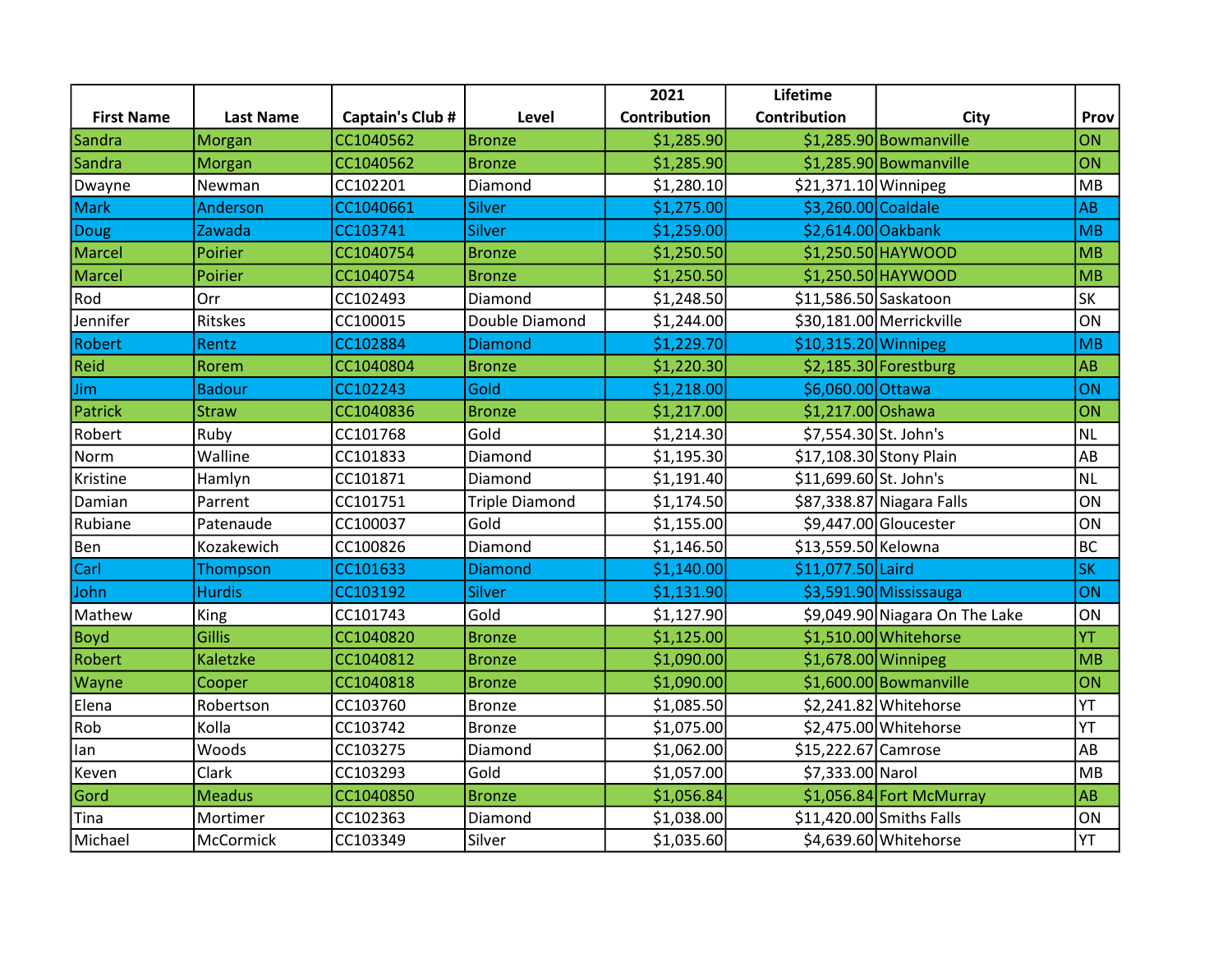|                   |                  |                  |                | 2021         | Lifetime               |                                |           |
|-------------------|------------------|------------------|----------------|--------------|------------------------|--------------------------------|-----------|
| <b>First Name</b> | <b>Last Name</b> | Captain's Club # | Level          | Contribution | Contribution           | <b>City</b>                    | Prov      |
| Rhonda            | Fowler           | CC101523         | Bronze         | \$1,031.00   |                        | \$2,205.00 Kitchener           | <b>ON</b> |
| Samantha          | Hastie           | CC102794         | Diamond        | \$1,029.00   | $$13,462.70$ Osgoode   |                                | ON        |
| Sylvan            | Hackl            | CC102067         | Gold           | \$1,028.50   |                        | \$6,768.50 Saskatoon           | <b>SK</b> |
| Arthur            | Sousa            | CC103254         | Gold           | \$1,000.00]  | \$7,210.00 Blainville  |                                | QC        |
| Leah              | Verishine        | CC1040634        | Silver         | \$1,000.00]  |                        | \$3,925.00 Saanichton          | <b>BC</b> |
| Ronald            | Schmidt          | CC1040876        | Silver         | \$1,000.00   |                        | \$2,893.00 Fort McMurray       | AB        |
| Michael           | <b>Burt</b>      | CC1040816        | <b>Bronze</b>  | \$1,000.00]  | \$1,650.00 Ottawa      |                                | ON        |
| Rodney            | Wall             | CC1040860        | <b>Bronze</b>  | \$1,000.00]  | $$1,000.00 $ Calgary   |                                | AB        |
| <b>Steve</b>      | Smitke           | CC1040864        | <b>Bronze</b>  | \$1,000.00]  |                        | $$1,000.00$ Edmonton           | AB        |
| Sean              | <b>Surerus</b>   | CC1040867        | <b>Bronze</b>  | \$1,000.00   | $$1,000.00 $ Calgary   |                                | <b>AB</b> |
| Wendy             | Passmore         | CC100106         | <b>Bronze</b>  | \$1,000.00   |                        | \$1,000.00 Stoney Creek        | ON        |
| <b>Rick</b>       | Fitzpatrick      | CC1040871        | <b>Bronze</b>  | \$1,000.00   | \$1,000.00 Calgary     |                                | AB        |
| lan               | Anderson         | CC1040874        | <b>Bronze</b>  | \$1,000.00   | $$1,000.00$ Calgary    |                                | <b>AB</b> |
| lan               | Anderson         | CC1040874        | <b>Bronze</b>  | \$1,000.00]  | \$1,000.00 Calgary     |                                | AB        |
| Tracey            | Moraze           | CC102510         | Diamond        | \$990.00     | \$15,070.00 St. John's |                                | <b>NL</b> |
| <b>Bob</b>        | McDougall        | CC101769         | Gold           | \$986.05     | \$7,247.05 Gatineau    |                                | QC        |
| Jeff              | Mercier          | CC101534         | Diamond        | \$984.40     | \$14,329.05 St. Albert |                                | AB        |
| Francois          | Belanger         | CC103450         | Silver         | \$945.00     | \$4,653.00 Beloeil     |                                | QC        |
| <b>Mark</b>       | <b>Norris</b>    | CC103020         | Gold           | \$936.00     | \$5,168.50 Stirling    |                                | ON        |
| Sandy             | Reimers          |                  | Bronze         | \$929.40     | \$1,964.40 Leduc       |                                | AB        |
| Jeffrey           | Page             | CC1040845        | <b>Bronze</b>  | \$895.00     |                        | $$1,094.00$ Gananoque          | ON        |
| Gerald            | <b>Duriez</b>    | CC100833         | Diamond        | \$877.00     |                        | \$12,799.00 Parkland County    | AB        |
| <b>Brent</b>      | Watson           | CC101091         | Gold           | \$877.00     |                        | \$8,706.00 Swift Current       | <b>SK</b> |
| Tim               | Borowski         | CC103291         | Gold           | \$874.00     | \$9,655.00 Welland     |                                | ON        |
| Ryan              | Fierback         | CC103483         | Gold           | \$871.20     |                        | \$5,907.50 Winnipeg            | MB        |
| Dave              | Strong           | CC100663         | Diamond        | \$863.55     |                        | $$12,180.32$ Sherwood Park     | AB        |
| Robert            | Lanteigne        | CC100989         | <b>Diamond</b> | \$850.00     |                        | \$10,740.50 Waterville-Sunbury | NB        |
| Lorne             | Rezansoff        | CC103747         | <b>Bronze</b>  | \$846.00     |                        | \$2,056.00 Grosse Isle         | MB        |
| <b>Cliff</b>      | <b>Thomas</b>    | CC1040834        | <b>Bronze</b>  | \$845.00     | \$1,255.00 Selkirk     |                                | MB        |
| Maryann           | Derewianchuk     | CC103420         | Gold           | \$835.00     | \$5,316.00 Vita        |                                | MB        |
| Paul              | Laforce          | CC101470         | Diamond        | \$805.00     | \$10,992.00 Almonte    |                                | ON        |
| Steve             | Denby            | CC101459         | Gold           | \$790.50     |                        | \$9,755.50 Winnipeg            | MB        |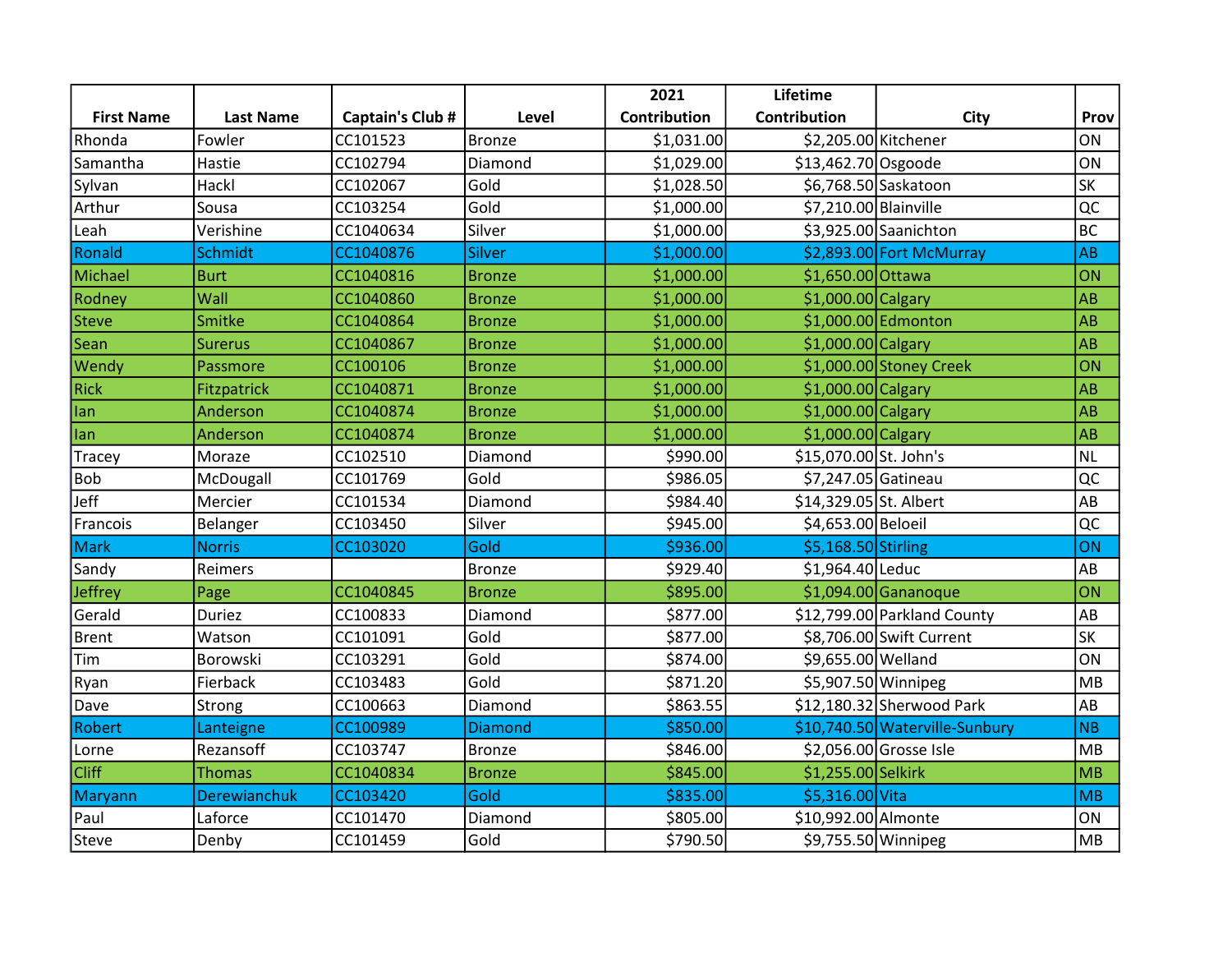|                   |                  |                         |               | 2021         | Lifetime             |                           |           |
|-------------------|------------------|-------------------------|---------------|--------------|----------------------|---------------------------|-----------|
| <b>First Name</b> | <b>Last Name</b> | <b>Captain's Club #</b> | Level         | Contribution | Contribution         | <b>City</b>               | Prov      |
| Paul              | Woodman          | CC1040811               | <b>Bronze</b> | \$779.00     |                      | \$1,709.00 Stonewall      | MB        |
| Tony              | Harnum           | CC102223                | Gold          | \$768.10     | \$9,210.55 St. Johns |                           | <b>NL</b> |
| Gerard            | Locke            | CC1040831               | <b>Bronze</b> | \$766.80     | $$1,303.20$ Goulds   |                           | <b>NL</b> |
| Roy               | Walker           | CC1040835               | <b>Bronze</b> | \$765.00     |                      | $$1,227.00$ Winnipeg      | MB        |
| John              | Pinto            | CC1040827               | <b>Bronze</b> | \$760.90     | \$1,337.40 Paradise  |                           | <b>NL</b> |
| Morley            | Lessard          | CC103556                | Silver        | \$750.00     |                      | \$4,670.00 Whitehorse     | YT        |
| M <sub>K</sub>    | <b>McKinnon</b>  | CC1040837               | <b>Bronze</b> | \$750.00     |                      | \$1,209.00 Edmonton       | AB        |
| <b>Bruce</b>      | Brown            | CC101723                | Diamond       | \$738.00     | \$13,064.50 London   |                           | ON        |
| <b>Douglas</b>    | <b>Bolger</b>    | CC1040815               | <b>Bronze</b> | \$737.00     |                      | $$1,664.50$ North Bay     | ON        |
| Patrick (Butch)   | Brennan          | CC101186                | Diamond       | \$736.00     | \$15,282.00 Edmonton |                           | AB        |
| James             | Kay              | CC103744                | <b>Bronze</b> | \$727.00     | \$1,952.00 Kelowna   |                           | <b>BC</b> |
| <b>Russell</b>    | <b>Bamford</b>   | CC1040813               | <b>Bronze</b> | \$726.00     |                      | \$1,676.00 Whitehorse     | YT        |
| John              | Ruthowsky        | CC101207                | Diamond       | \$721.00     | \$13,371.00 Kingston |                           | ON        |
| Sylvain           | Myre             | CC103226                | Silver        | \$714.60     |                      | \$3,431.60 McMasterville  | QC        |
| Tony              | Orosz            | CC103734                | <b>Bronze</b> | \$712.00     |                      | \$2,028.00 Saskatoon      | <b>SK</b> |
| Robin             | Dean             | CC102700                | Gold          | \$709.50     |                      | \$5,951.80 Winnipeg       | MB        |
| Kenneth           | <b>Alcock</b>    | CC1040648               | Gold          | \$709.00     |                      | $$5,084.01$ Winchester    | ON        |
| Don               | <b>Marks</b>     | CC103577                | Silver        | \$705.00     | \$2,715.00 Barrie    |                           | ON        |
| Richmond          | Nault            | CC103743                | <b>Bronze</b> | \$682.00     |                      | \$1,982.00 Winnipeg       | MB        |
| <b>Brent</b>      | Boux             | CC102028                | Silver        | \$678.00     |                      | \$3,306.00 Swift Current  | <b>SK</b> |
| Rob               | Sheppard         | CC101790                | Diamond       | \$677.10     |                      | \$10,740.10 Fort McMurray | AB        |
| <b>Brenda</b>     | Neufeld          | CC1040742               | Bronze        | \$677.00     |                      | \$2,492.00 Blackfalds     | AB        |
| Frank             | Schwertner       | CC1040761               | <b>Silver</b> | \$670.00     |                      | \$3,165.00 Whitehorse     | YT        |
| John              | Kelly            | CC103732                | Bronze        | \$668.90     |                      | \$2,323.02 L'Ile-Perrot   | QC        |
| Gary              | Sparham          | CC1040838               | <b>Bronze</b> | \$666.00     | $$1,196.00$ Winnipeg |                           | MB        |
| Dave              | Leach            | CC103721                | <b>Bronze</b> | \$665.00     | \$2,420.00 Didsbury  |                           | AB        |
| Douglas           | scott            | CC100721                | Diamond       | \$655.00     | \$12,709.50 Lucknow  |                           | ON        |
| Robe              | Pettigrew        | CC1040830               | <b>Bronze</b> | \$650.40]    | $$1,308.40$ Calgary  |                           | AB        |
| John              | Gullison         | CC101756                | Diamond       | \$650.00     |                      | \$18,354.50 Whitehorse    | YT        |
| Dawn              | Mantle           | CC103421                | Silver        | \$643.70     | \$3,944.70 Kitchener |                           | ON        |
| Neil              | Henderson        | CC103602                | Silver        | \$640.00     | \$3,128.80 Kingston  |                           | ON        |
| Lindsay           | Pickett          | CC101410                | Gold          | \$638.90     |                      | \$5,989.90 Saskatoon      | SK        |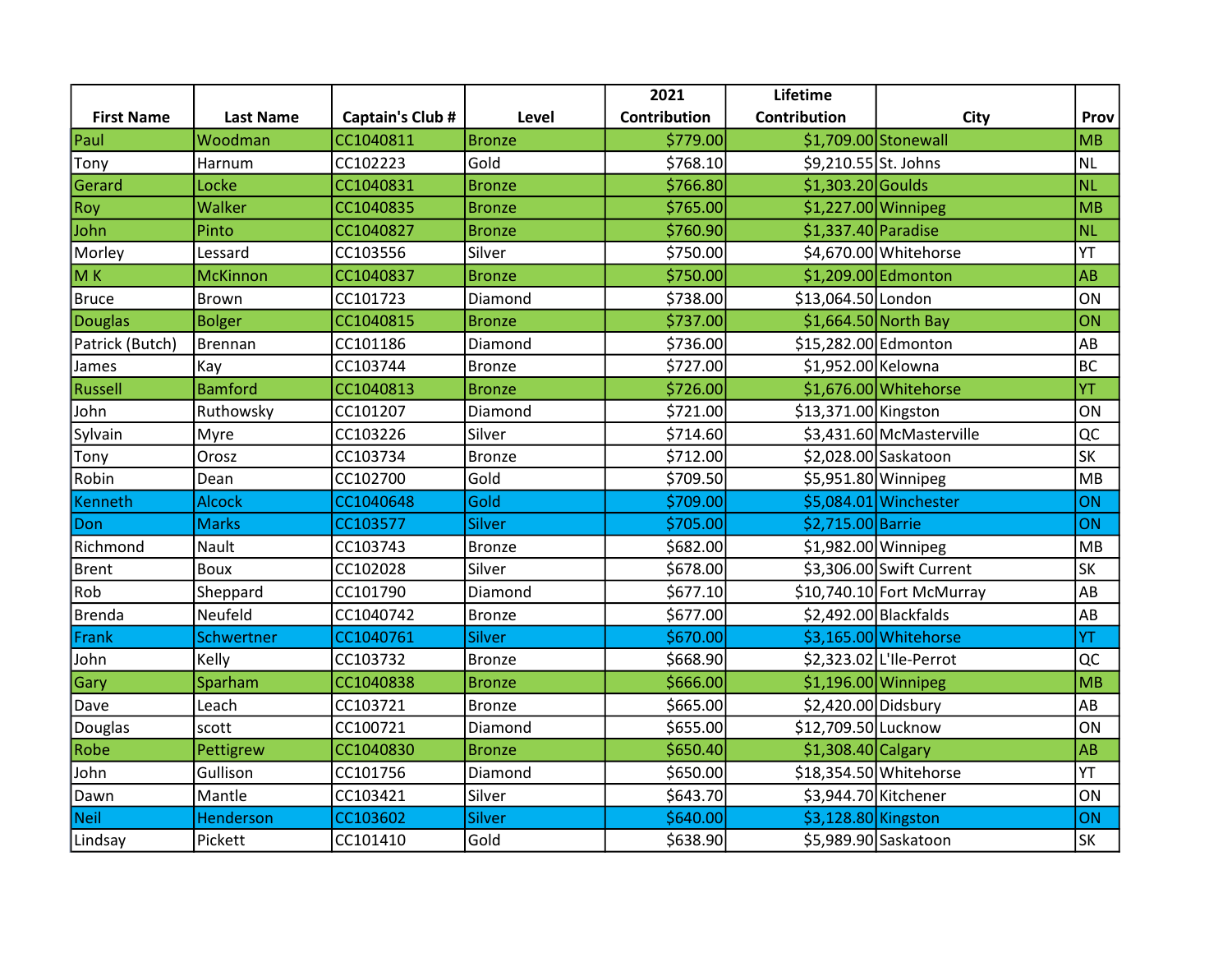|                   |                  |                  |                       | 2021         | Lifetime              |                                     |           |
|-------------------|------------------|------------------|-----------------------|--------------|-----------------------|-------------------------------------|-----------|
| <b>First Name</b> | <b>Last Name</b> | Captain's Club # | Level                 | Contribution | Contribution          | <b>City</b>                         | Prov      |
| Justin            | <b>Baraniuk</b>  | CC1040663        | Silver                | \$637.00     |                       | \$2,567.00 Winnipeg                 | <b>MB</b> |
| Mike              | Thorpe           | CC102685         | Gold                  | \$636.00     |                       | \$8,696.00 Whitehorse               | YT        |
| Vanessa           | Philpott         | CC1040594        | Gold                  | \$635.00     |                       | \$5,784.75 Whitehorse               | YT        |
| Barry             | Collie           | CC102836         | Silver                | \$630.00     |                       | \$4,830.00 Whitehorse               | YT        |
| Gary              | Jackson          | CC100059         | <b>Triple Diamond</b> | \$625.00     | \$53,301.00 Orleans   |                                     | ON        |
| John              | Herrington       | CC103189         | Gold                  | \$605.00     | \$5,868.00 Calgary    |                                     | AB        |
| <b>Stephen</b>    | Adshade          | CC1040660        | Silver                | \$603.40     | \$3,098.90 Puslinch   |                                     | ON        |
| Vic               | Gauvin           | CC1040489        | Bronze                | \$594.18     |                       | $$2,464.18$ Swift Current           | <b>SK</b> |
| Ron               | de Avila         | CC1040879        | <b>Bronze</b>         | \$572.50     |                       | \$1,004.00 Whitehorse               | YT        |
| Joe               | Casey            | CC103138         | Gold                  | \$565.80     |                       | $$5,113.60$ Lansdowne               | <b>ON</b> |
| Mark              | Christensen      | CC103296         | Silver                | \$555.00     |                       | \$3,890.00 North Bay                | ON        |
| Danna             | Dobson           | CC1040819        | <b>Bronze</b>         | \$553.50     |                       | \$1,531.00 Amherstview              | ON        |
| Winnie            | Sanford          | CC103731         | <b>Bronze</b>         | \$548.20     | \$2,068.30 Nepean     |                                     | ON        |
| Bob               | Montgomery       | CC1040558        | <b>Bronze</b>         | \$537.00     |                       | \$1,852.00 EDMONTON                 | AB        |
| Wolf              | Stelzer          | CC103047         | Silver                | \$536.50     | \$3,535.50 Ottawa     |                                     | ON        |
| Guy               | McPherson        | CC103740         | <b>Bronze</b>         | \$535.01     |                       | $$1,795.01$ St Catharines           | ON        |
| Renay             | Carriere         | CC102846         | Silver                | \$535.00     | \$4,885.00 Lorette    |                                     | MB        |
| Russell           | Brown            | CC101915         | <b>Bronze</b>         | \$535.00     |                       | \$2,450.00 Edmonton                 | AB        |
| <b>Dave</b>       | Argle            | CC1040435        | <b>Silver</b>         | \$533.50     |                       | $$2,717.50$ Winnipeg                | MB        |
| Heather           | Mohr             | CC101977         | Silver                | \$531.00     | \$4,123.00 Clavet     |                                     | SK        |
| Jeff              | Hartt            | CC102497         | Gold                  | \$526.00     |                       | \$7,766.00 Saskatoon                | <b>SK</b> |
| Gerry             | <b>Bungay</b>    | CC102256         | Gold                  | \$523.90     | \$5,489.89 Ottawa     |                                     | ON        |
| Jean-Marie        | Guitard          | CC102306         | Silver                | \$515.40     |                       | \$3,605.50 Sydenham                 | ON        |
| Kathy             | Luten            | CC101658         | Gold                  | \$511.00     | \$5,406.00 Orleans    |                                     | ON        |
| Ward              | Gordon           | CC103453         | Silver                | \$510.00     |                       | \$3,860.00 Winnipeg                 | MB        |
| Marc              | Langlois         | CC101639         | Diamond               | \$507.60     | \$17,176.40 Greely    |                                     | ON        |
| Charlene          | Richmond         | CC102022         | Gold                  | \$507.60     |                       | \$5,707.60 Portugal Cove-St Philips | <b>NL</b> |
| <b>Terry</b>      | Michalsky        | CC100581         | <b>Triple Diamond</b> | \$505.00     | \$59,653.00 Coleman   |                                     | AB        |
| Roxine            | Wright           | CC1040824        | <b>Bronze</b>         | \$505.00     |                       | \$1,350.00 Edmonton                 | AB        |
| Ken               | McLellan         | CC101764         | Silver                | \$504.50     | \$4,509.75 Astorville |                                     | ON        |
| Paul              | Heenan           | CC1040500        | <b>Bronze</b>         | \$502.00     |                       | \$2,026.00 Gloucester               | ON        |
| Roger             | Wiseman          |                  | <b>Bronze</b>         | \$500.80     | \$1,555.80 St. John's |                                     | <b>NL</b> |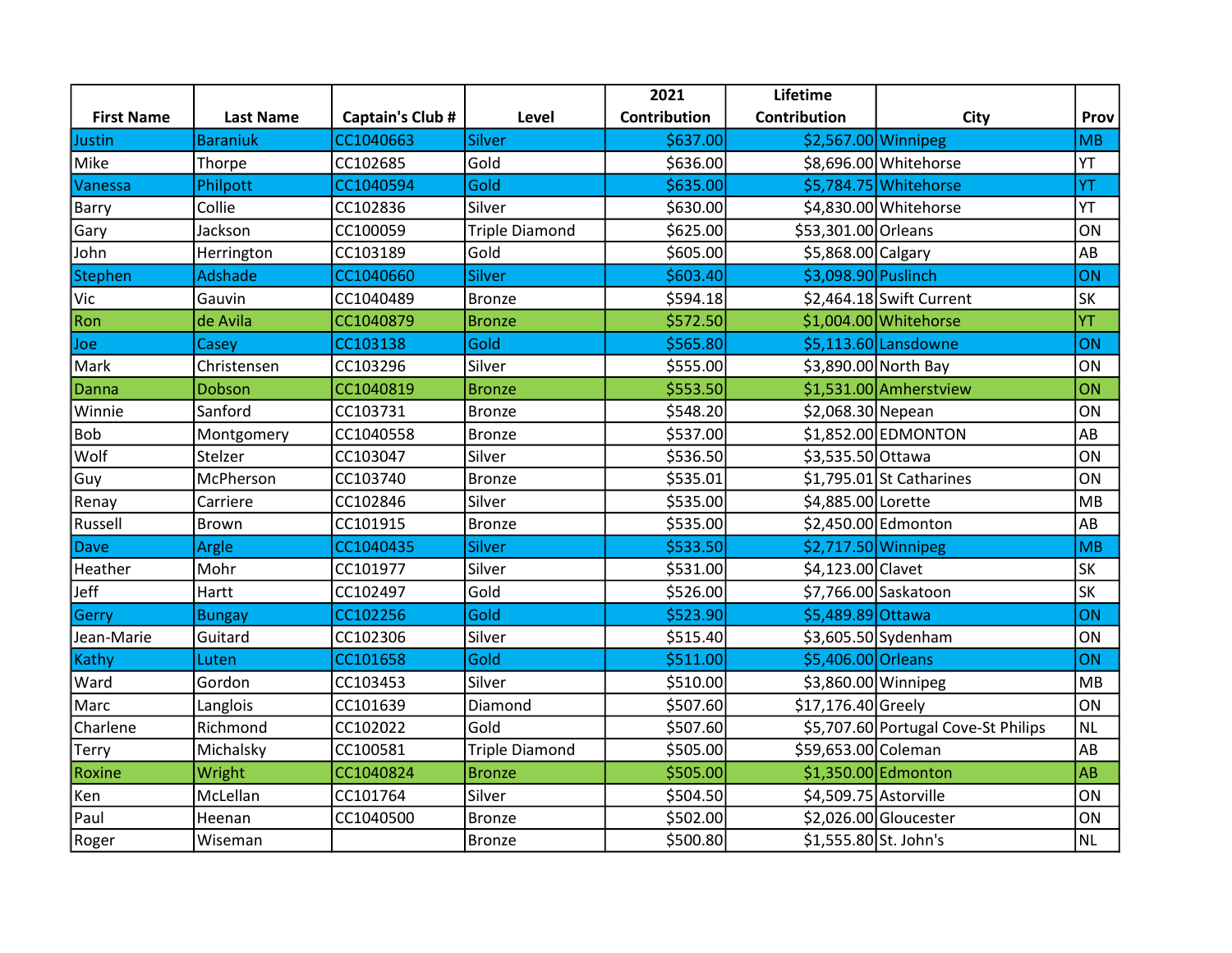|                   |                  |                  |                | 2021         | Lifetime            |                               |           |
|-------------------|------------------|------------------|----------------|--------------|---------------------|-------------------------------|-----------|
| <b>First Name</b> | <b>Last Name</b> | Captain's Club # | Level          | Contribution | Contribution        | City                          | Prov      |
| Jorg              | <b>Mokrus</b>    | CC101044         | Gold           | \$500.00     |                     | \$7,765.00 Sturgeon County    | AB        |
| Paul              | Webb             | CC103487         | Bronze         | \$500.00     |                     | \$2,102.00 Niagara Falls      | ON        |
| Jordan            | Blay             | CC103753         | Bronze         | \$491.30     |                     | \$1,702.80 Whitehorse         | YT        |
| Dale              | <b>Buxton</b>    | CC103294a        | Diamond        | \$490.00     | \$12,383.70 Biggar  |                               | <b>SK</b> |
| Gregory           | <b>Barnes</b>    | CC102504         | Silver         | \$490.00     |                     | \$4,558.00 Corner Brook       | <b>NL</b> |
| Frank             | Wurr             | CC101116         | Diamond        | \$480.50     | \$11,172.50 Oakbank |                               | MB        |
| Cam               | Parker           | CC1040747        | <b>Bronze</b>  | \$478.60     |                     | $$1,948.60$ Saskatoon         | SK        |
| Lynden            | Hillier          | CC101838         | Silver         | \$478.00     |                     | \$3,564.00 Kemptville         | ON        |
| Ellen             | Smit             | CC103381         | Silver         | \$475.00     | \$4,745.00 Innerkip |                               | ON        |
| Peter             | Weissenborn      | CC100504         | Gold           | \$470.00     | \$9,307.00 Guelph   |                               | ON        |
| Pat               | <b>D'Aloisio</b> | CC102272         | Gold           | \$469.00     |                     | $$5,059.00$ Burlington        | ON        |
| Daryl             | <b>Hoelke</b>    | CC102316         | Gold           | \$466.50     | \$5,145.50 Kars     |                               | ON        |
| <b>Bob</b>        | Ashforth         | CC101158         | Silver         | \$460.00     | \$4,790.00 Nepean   |                               | ON        |
| <b>Brian</b>      | Oswald           | CC100014         | Diamond        | \$452.40     | \$16,624.40 Hammond |                               | ON        |
| Traci             | Gledhill         | CC102193         | Diamond        | \$442.00     | \$16,200.40 Cartier |                               | MB        |
| Jason             | Mohr             | CC101977a        | Silver         | \$440.00     | \$2,768.00 Clavet   |                               | <b>SK</b> |
| <b>Bob</b>        | Charron          | CC102163         | Diamond        | \$437.00     | \$11,701.31 Kelowna |                               | <b>BC</b> |
| Art               | <b>Duquette</b>  | CC103305         | Silver         | \$425.00     |                     | $$2,595.00$ Long Sault        | ON        |
| Monique           | Bowman           | CC102842         | Gold           | \$422.50     |                     | \$9,008.50 Winnipeg           | MB        |
| Curt              | Purves           | CC102033         | Gold           | \$415.80     |                     | \$5,840.80 Swift Current      | <b>SK</b> |
| Andre             | Allard           | CC1040828        | <b>Bronze</b>  | \$410.00     |                     | \$1,335.00 St Francois Xavier | MB        |
| Peter             | Diebel           | CC100474         | Gold           | \$404.00     |                     | \$5,609.00 Kitchener          | ON        |
| Chris             | Pittman          | CC1040843        | <b>Bronze</b>  | \$403.00     | \$1,103.00 Dawson   |                               | YT        |
| Rob               | Huston           | CC101441         | Gold           | \$400.00     |                     | \$5,650.00 Red Deer County    | AB        |
| <b>Stewart</b>    | Graham           | CC102101         | Gold           | \$400.00     | \$5,230.00 Olds     |                               | AB        |
| Lloyd             | Payne            | CC1040588        | Silver         | \$400.00     |                     | \$2,735.00 Whitehorse         | YT        |
| Shaun             | Enright          | CC102771         | Gold           | \$396.00     | \$5,816.00 Nepean   |                               | ON        |
| Jeff              | Johner           | CC100703         | Double Diamond | \$385.00     |                     | \$25,563.03 Headingley        | MB        |
| <b>Derek</b>      | Jackson          | CC101246         | Silver         | \$385.00     | \$2,720.00 Ottawa   |                               | ON        |
| Aurel             | Bernardin        | CC103570         | Silver         | \$380.00     |                     | \$3,012.00 Winnipeg           | <b>MB</b> |
| Allan             | Lawrence         | CC101578         | Gold           | \$376.20     | \$6,869.20 Barrie   |                               | ON        |
| David             | Hills            | CC1040501        | <b>Bronze</b>  | \$375.50     |                     | $$2,055.50$ St Catharines     | ON        |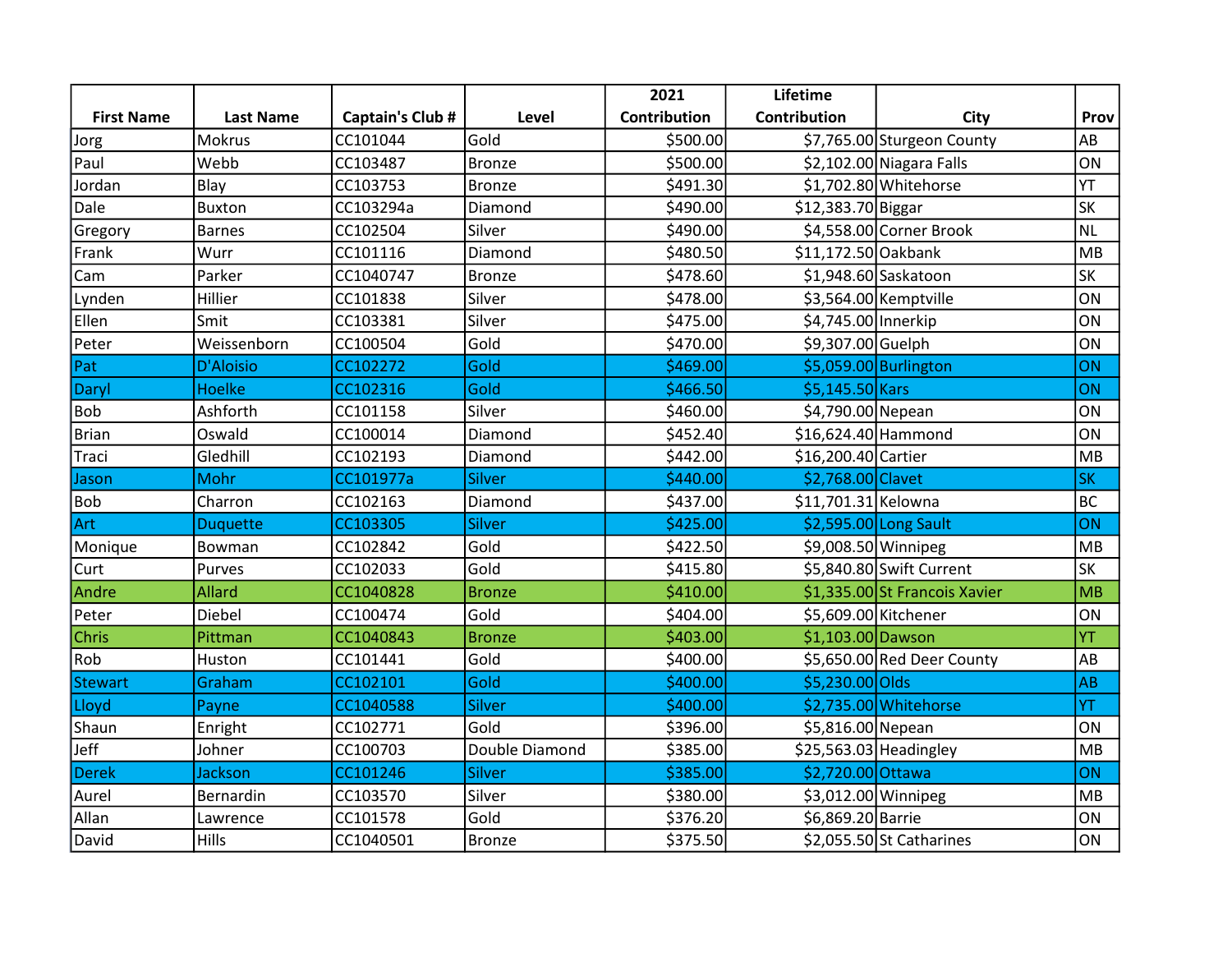|                   |                    |                  |                | 2021                | Lifetime             |                            |           |
|-------------------|--------------------|------------------|----------------|---------------------|----------------------|----------------------------|-----------|
| <b>First Name</b> | <b>Last Name</b>   | Captain's Club # | Level          | <b>Contribution</b> | Contribution         | <b>City</b>                | Prov      |
| John              | Patrick            | CC101955         | Silver         | \$375.00            | \$3,750.00 London    |                            | <b>ON</b> |
| Keith             | Hembroff           | CC100531         | Diamond        | \$365.00            | \$16,591.00 Edmonton |                            | AB        |
| Marie             | Fehr               | CC100717         | Gold           | \$362.50            |                      | \$7,715.50 Saskatoon       | <b>SK</b> |
| Howard            | Squires            | CC100633         | Diamond        | \$360.00            | \$15,767.00 Paradise |                            | <b>NL</b> |
| Deborah           | <b>Grey Larson</b> | CC103472         | Silver         | \$360.00            |                      | \$4,670.00 Qualicum Beach  | <b>BC</b> |
| Allan             | Giller             |                  | Bronze         | \$360.00            |                      | \$1,560.00 MILLBANK        | ON        |
| Jim               | Giles              |                  | <b>Bronze</b>  | \$355.50            |                      | \$1,584.50 Clarkes Beach   | <b>NL</b> |
| Bill              | Satnik             | CC101857         | Silver         | \$350.50            |                      | \$4,676.50 Amherstview     | ON        |
| Kevin             | <b>Davis</b>       | CC103748         | <b>Bronze</b>  | \$346.40            | \$1,542.90 Fergus    |                            | ON        |
| Mark              | <b>Jefkins</b>     | CC101987         | Silver         | \$338.00            |                      | $$4,465.00$ Winnipeg       | MB        |
| Sue               | Casey              | CC103258         | Silver         | \$337.40            |                      | \$3,796.20 Lansdowne       | ON        |
| Jim               | Morris             | CC102876         | <b>Bronze</b>  | \$337.00            | \$1,982.00 Winnipeg  |                            | MB        |
| Gilbert           | Enns               | CC101365         | Diamond        | \$335.00            | \$10,889.00 Didsbury |                            | AB        |
| Greg              | <b>Reilly</b>      | CC1040842        | <b>Bronze</b>  | \$335.00            |                      | \$1,110.00 Niagara Falls   | ON        |
| David             | Campbell           | CC102519         | Diamond        | \$331.00            | \$13,485.60 Arnprior |                            | ON        |
| Jodi              | Kraynyk-Evans      | CC103085         | Gold           | \$330.00            |                      | \$5,837.00 Winnipeg        | MB        |
| Shawn             | <b>Trinder</b>     | CC101862         | Gold           | \$326.00            | \$5,273.00 Oakbank   |                            | MB        |
| Michael           | Castledine         | CC100113         | Platinum       | \$325.00            | \$146,906.49 Nepean  |                            | ON        |
| <b>Brian</b>      | Van Wyck           | CC102578         | Gold           | \$325.00            |                      | \$8,276.50 Petersburg      | ON        |
| Robert            | Preston            | CC101444         | Gold           | \$325.00            |                      | \$5,820.00 Winnipeg        | MB        |
| Andy              | Church             | CC100181         | Silver         | \$325.00            | \$4,167.00 Kanata    |                            | ON        |
| Gary              | <b>Burnison</b>    | CC1040449        | <b>Bronze</b>  | \$325.00            |                      | $$1,975.00$ St Catharines  | ON        |
| Greg              | Marshall           | CC1040726        | <b>Bronze</b>  | \$325.00            | \$1,601.00 Orillia   |                            | ON        |
| <b>Bernie</b>     | <b>McGowan</b>     | CC1040847        | <b>Bronze</b>  | \$320.00            |                      | \$1,085.00 West St Paul    | MB        |
| John              | Watson             | CC100822         | Gold           | \$315.00            | \$5,323.00 Perth     |                            | ON        |
| <b>Brian</b>      | Rebizant           | CC102652         | Gold           | \$312.00            |                      | $$5,571.50$ Winnipeg       | MB        |
| Steve             | Fash               | CC102289         | Silver         | \$310.00            |                      | \$4,872.00 Gloucester      | ON        |
| Bev               | Teichroeb          | CC1040626        | <b>Bronze</b>  | \$310.00            | \$1,735.00 Calgary   |                            | AB        |
| Don               | <b>Beard</b>       | CC101924         | Silver         | \$306.00            |                      | $$4,392.50$ St. Catharines | ON        |
| Michael           | <b>Birch</b>       | CC102968         | Double Diamond | \$305.00            |                      | \$25,657.50 CUMBERLAND     | ON        |
| Bud               | <b>Bova</b>        | CC1040448        | Silver         | \$305.00            | \$2,593.00 Almonte   |                            | ON        |
| Karen             | <b>Barnhart</b>    | CC1040833        | <b>Bronze</b>  | \$305.00            |                      | \$1,260.00 St Catharines   | <b>ON</b> |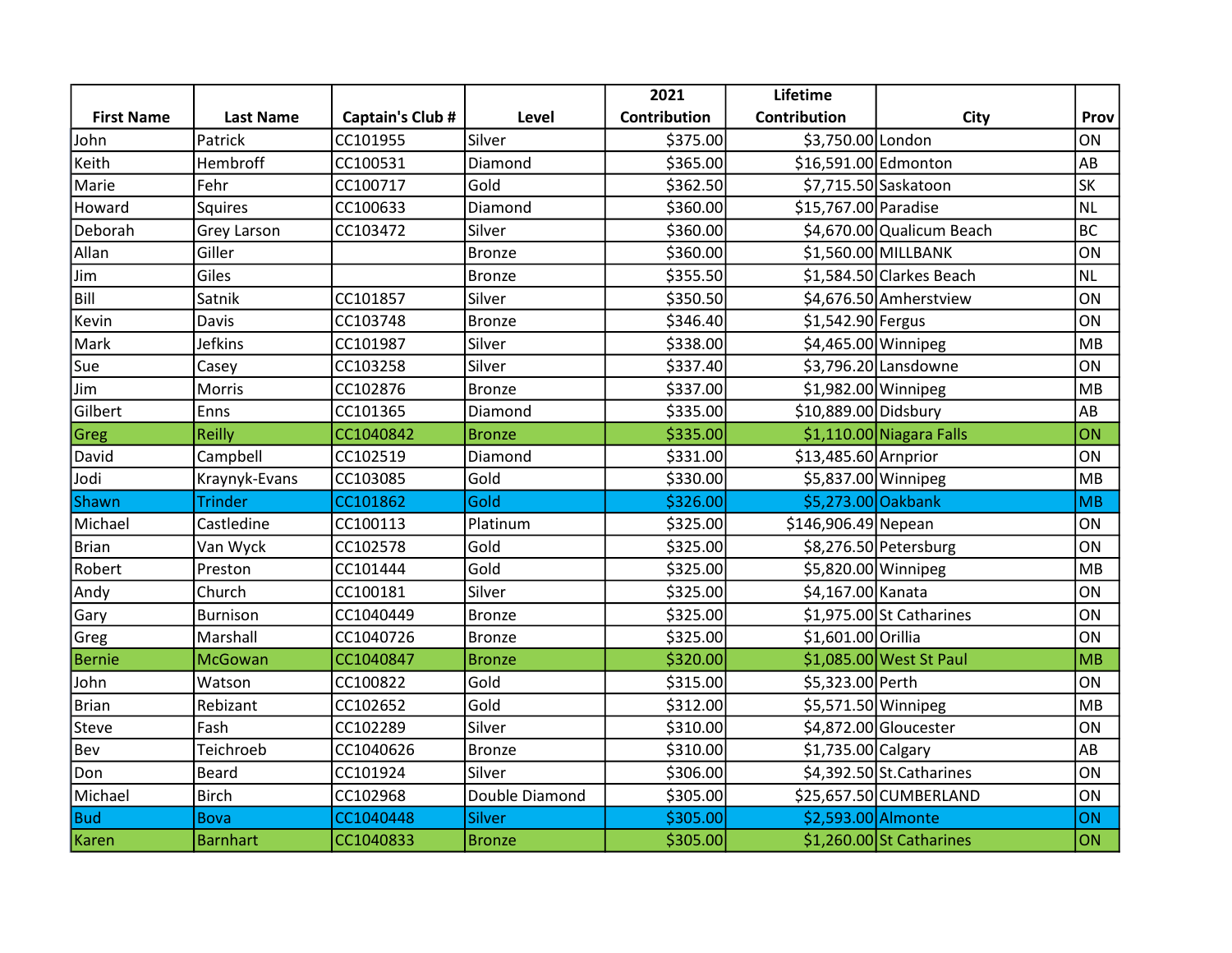|                   |                  |                         |                | 2021         | Lifetime               |                                     |           |
|-------------------|------------------|-------------------------|----------------|--------------|------------------------|-------------------------------------|-----------|
| <b>First Name</b> | <b>Last Name</b> | <b>Captain's Club #</b> | Level          | Contribution | Contribution           | City                                | Prov      |
| Fred              | <b>Barnett</b>   | CC1040839               | <b>Bronze</b>  | \$302.30     | \$1,180.80 Winnipeg    |                                     | MB        |
| Chris             | Aparicio         | CC101153                | Diamond        | \$302.00     | \$18,132.00 Edmonton   |                                     | AB        |
| Carlos            | Fernandes        | CC102657                | Silver         | \$301.60     |                        | \$3,943.10 Winnipeg                 | MB        |
| Rudy              | Cordoviz         | CC1040851               | <b>Bronze</b>  | \$301.50     | $$1,048.00$ winnipeg   |                                     | MB        |
| Jean Guy          | Geoffroy         | CC103006                | Gold           | \$300.00     | \$7,718.50 Greely      |                                     | ON        |
| Richard           | Lefebvre         | CC100930                | Gold           | \$300.00     | \$6,873.00 Nepean      |                                     | ON        |
| Bill              | Macdonald        | CC103592                | Bronze         | \$300.00     |                        | \$2,375.00 Wellesley                | ON        |
| Ken               | Gingles          | CC1040701               | Bronze         | \$300.00     |                        | $$1,765.00$ Winnipeg                | MB        |
| Ronald            | <b>Krulicki</b>  | CC102865                | <b>Diamond</b> | \$297.00     | \$10,029.00 Winnipeg   |                                     | MB        |
| Michael           | Chekmar          | CC1040832               | <b>Bronze</b>  | \$295.50     | \$1,279.50 Ottawa      |                                     | ON        |
| Hugo              | Schwandt         | CC1040840               | <b>Bronze</b>  | \$295.00     | $$1,130.00$ Didsbury   |                                     | AB        |
| George            | Herbert          | CC103754                | <b>Bronze</b>  | \$291.00     | \$1,491.50 Nepean      |                                     | ON        |
| Gary              | Evans            | CC103475                | Silver         | \$290.00     |                        | $$3,497.00$ Winnipeg                | MB        |
| Dale              | Gledhill         | CC102192                | Diamond        | \$285.00     | \$16,100.00 Cartier    |                                     | MB        |
| Gerard            | Marcil-Dallaire  | CC103758                | Bronze         | \$285.00     |                        | \$1,480.00 Winnipeg                 | MB        |
| Ed                | Mollard          |                         | Bronze         | \$285.00     |                        | $$1,470.00$ Whitehorse              | YT        |
| Paul              | Davis            | CC103300                | <b>Bronze</b>  | \$283.00     |                        | \$2,004.00 Massey Drive             | <b>NL</b> |
| Charles           | Hynes            | CC103735                | Bronze         | \$281.00     |                        | \$1,582.60 Portugal Cove-St Philips | <b>NL</b> |
| Luke              | Kennedy          | CC103762                | <b>Bronze</b>  | \$280.80     |                        | $$1,350.80$ Ridgeway                | ON        |
| Robert            | <b>Dibbley</b>   | CC103303                | <b>Silver</b>  | \$277.00     | \$2,587.00 Tilbury     |                                     | ON        |
| Wayne             | Basso            | CC103287a               | <b>Bronze</b>  | \$276.00     |                        | $$1,736.00$ Ile Des Chenes          | MB        |
| Verena            | Ross             |                         | <b>Bronze</b>  | \$276.00     |                        | \$1,346.00 Whitehorse               | YT        |
| Greg              | Hemming          | CC103750                | <b>Bronze</b>  | \$275.50     |                        | \$2,215.50 Winnipeg                 | MB        |
| Steve             | Malmberg         | CC100122                | Diamond        | \$275.00     | \$13,008.75 Greely     |                                     | ON        |
| John              | Armstrong        | CC100073                | Diamond        | \$275.00     | \$12,815.00 Nepean     |                                     | ON        |
| Paul              | Wingerak         | CC102689                | Silver         | \$275.00     |                        | \$3,560.00 Edmonton                 | AB        |
| Gordon            | <b>Houser</b>    | CC102793                | <b>Silver</b>  | \$275.00     | \$2,500.00 Dunnville   |                                     | ON        |
| Tom               | Goranson         | CC103181                | Silver         | \$275.00     |                        | \$3,497.00 Whitehorse               | YT        |
| Mark              | Domko            | CC103156                | Silver         | \$265.00     |                        | \$3,710.00 Winnipeg                 | MB        |
| Sandra            | Plagakis         | CC1040841               | <b>Bronze</b>  | \$263.50     | \$1,119.10 Stittsville |                                     | <b>ON</b> |
| Steve             | Macaulay         | CC103064                | Gold           | \$260.00     |                        | \$8,331.59 Little Britain           | ON        |
| Hugh              | Evans            | CC102998                | <b>Bronze</b>  | \$257.60     | \$1,957.60 Manotick    |                                     | ON        |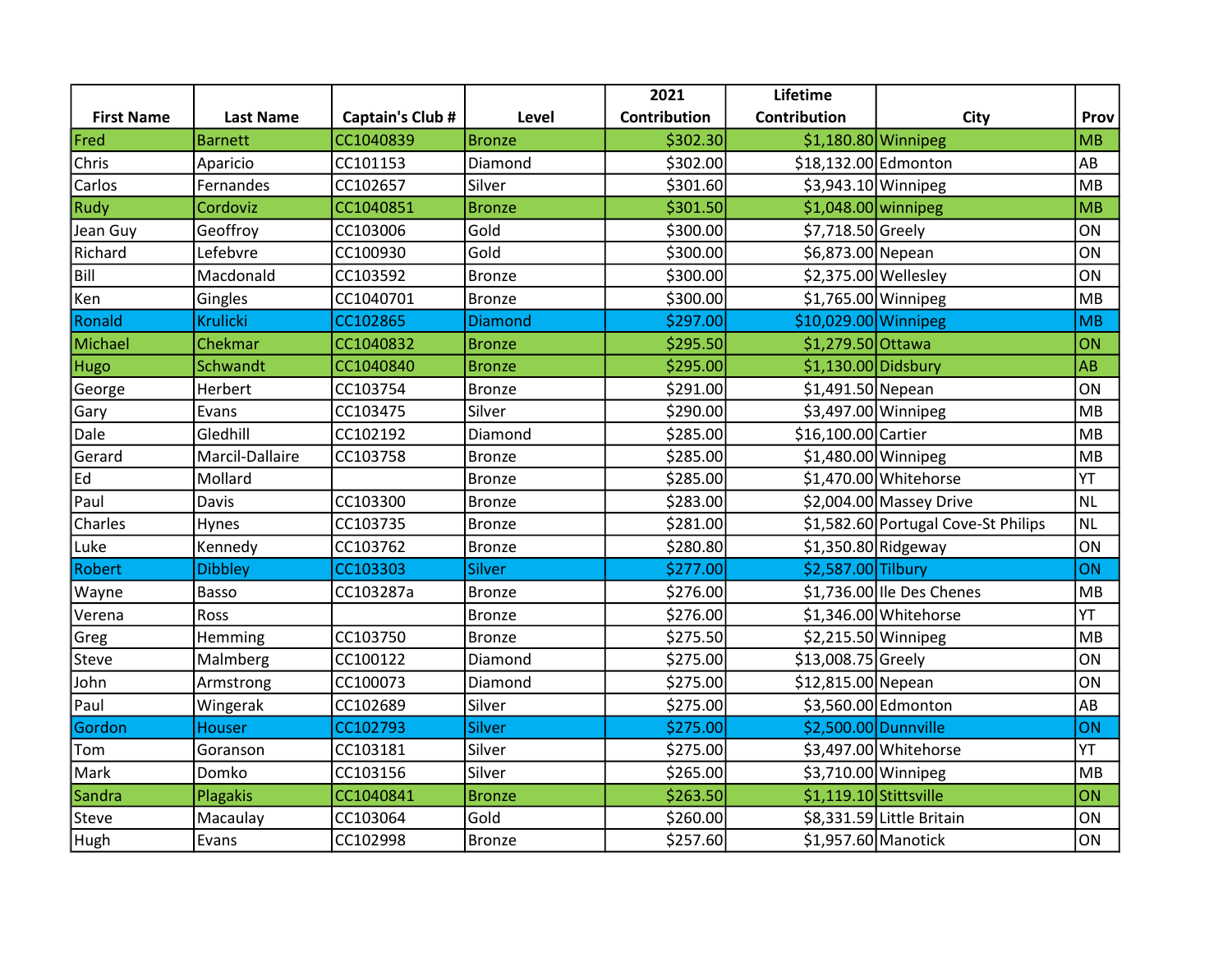|                   |                  |                  |               | 2021         | Lifetime               |                                |           |
|-------------------|------------------|------------------|---------------|--------------|------------------------|--------------------------------|-----------|
| <b>First Name</b> | <b>Last Name</b> | Captain's Club # | Level         | Contribution | Contribution           | <b>City</b>                    | Prov      |
| Mark              | Budd             | CC103728         | <b>Bronze</b> | \$255.40     |                        | $$1,895.40$ New Sarepta        | AB        |
| Lawrence          | Greenspon        | CC101311         | Gold          | \$255.00     | \$5,003.00 ottawa      |                                | ON        |
| <b>Douglas</b>    | Fowlow           | CC1040854        | <b>Bronze</b> | \$255.00     | $$1,038.00$ Kippens    |                                | <b>NL</b> |
| Ken               | Gansel           | CC1040487        | Bronze        | \$252.00     |                        | \$1,607.00 Niagara On The Lake | ON        |
| <b>Brian</b>      | Coward           | CC100746         | Gold          | \$250.00     | \$6,145.00 Hamilton    |                                | ON        |
| Art               | Symonds          | CC103594         | <b>Bronze</b> | \$250.00     | \$1,515.00 Gander      |                                | <b>NL</b> |
| Simon             | Wong             | CC103737         | <b>Bronze</b> | \$240.40     |                        | \$1,537.70 Edmonton            | AB        |
| Terry             | Cairns           | CC100382         | Diamond       | \$236.00     | \$13,802.00 Almonte    |                                | ON        |
| Neil              | <b>Brennan</b>   | CC100387         | Diamond       | \$235.00     |                        | $$16,801.71$ EDMONTON          | AB        |
| Craig             | Maher            | CC102123         | Diamond       | \$235.00     |                        | \$12,380.00 Fort McMurray      | AB        |
| Richard           | Brown            | CC102079         | Gold          | \$235.00     | \$5,774.00 Calgary     |                                | AB        |
| <b>Brian</b>      | Picard           | CC1040595        | <b>Silver</b> | \$235.00     |                        | \$2,673.00 Fort McMurray       | AB        |
| Sheryl            | Boggs            | CC103441         | <b>Bronze</b> | \$226.00     | \$2,366.00 Greely      |                                | ON        |
| Daniel            | Wiwchar          | CC103629         | <b>Bronze</b> | \$225.00     |                        | $$1,795.00$ Winnipeg           | MB        |
| Jim               | Derewianchuk     | CC1040469        | <b>Bronze</b> | \$225.00     | \$1,567.00 Vita        |                                | MB        |
| Rob               | Murray           | CC1040566        | Bronze        | \$220.00     |                        | \$1,410.00 Amherstview         | ON        |
| Ed                | Tucker           | CC1040429        | <b>Bronze</b> | \$210.00     | \$2,290.00 Kingston    |                                | ON        |
| Ron               | Schledwitz       | CC103520         | <b>Bronze</b> | \$210.00     |                        | \$1,965.00 Winnipeg            | MB        |
| Marc              | Vaillancourt     | CC1040781        | <b>Bronze</b> | \$210.00     | \$1,425.00 Bonfield    |                                | ON        |
| Mircea            | Andreescu        | CC101646         | Silver        | \$205.00     | \$4,212.50 Stittsville |                                | ON        |
| Lyle              | David            | CC102737         | Silver        | \$202.00     | \$4,821.40 Calgary     |                                | AB        |
| Lyle              | Drysdale         | CC101058         | Gold          | \$200.50     |                        | \$8,086.45 Saskatoon           | <b>SK</b> |
| Jim               | Mahoney          | CC101713         | Gold          | \$200.50     |                        | \$6,851.00 Saskatoon           | <b>SK</b> |
| Colleen           | Ostoforoff       | CC102494         | <b>Bronze</b> | \$200.50     |                        | \$2,321.59 Saskatoon           | SK        |
| Wallace           | Bentt            | CC100697         | Gold          | \$200.00     |                        | \$7,180.00 Sherwood Park       | AB        |
| Graham            | Sutherland       | CC101151         | Gold          | \$200.00     | \$7,120.00 Alcove      |                                | QC        |
| Rocky             | Philpott         | CC103513         | Silver        | \$200.00     |                        | \$3,363.00 Whitehorse          | YT        |
| Yves              | Bergeron         | CC103567         | <b>Bronze</b> | \$200.00     |                        | \$2,225.00 Beaconsfield        | QC        |
| Dave              | Porter           | CC103558         | <b>Bronze</b> | \$200.00     |                        | $$1,946.00$ Saskatoon          | <b>SK</b> |
| Nicholas          | Somers           | CC1040769        | Bronze        | \$200.00     | \$1,656.00 Flin Flon   |                                | MB        |
| Shirley           | Evans            |                  | <b>Bronze</b> | \$200.00     | \$1,200.00 Barrie      |                                | ON        |
| Peter             | <b>Byvelds</b>   | CC1040846        | <b>Bronze</b> | \$200.00]    | \$1,085.00 Brinston    |                                | ON        |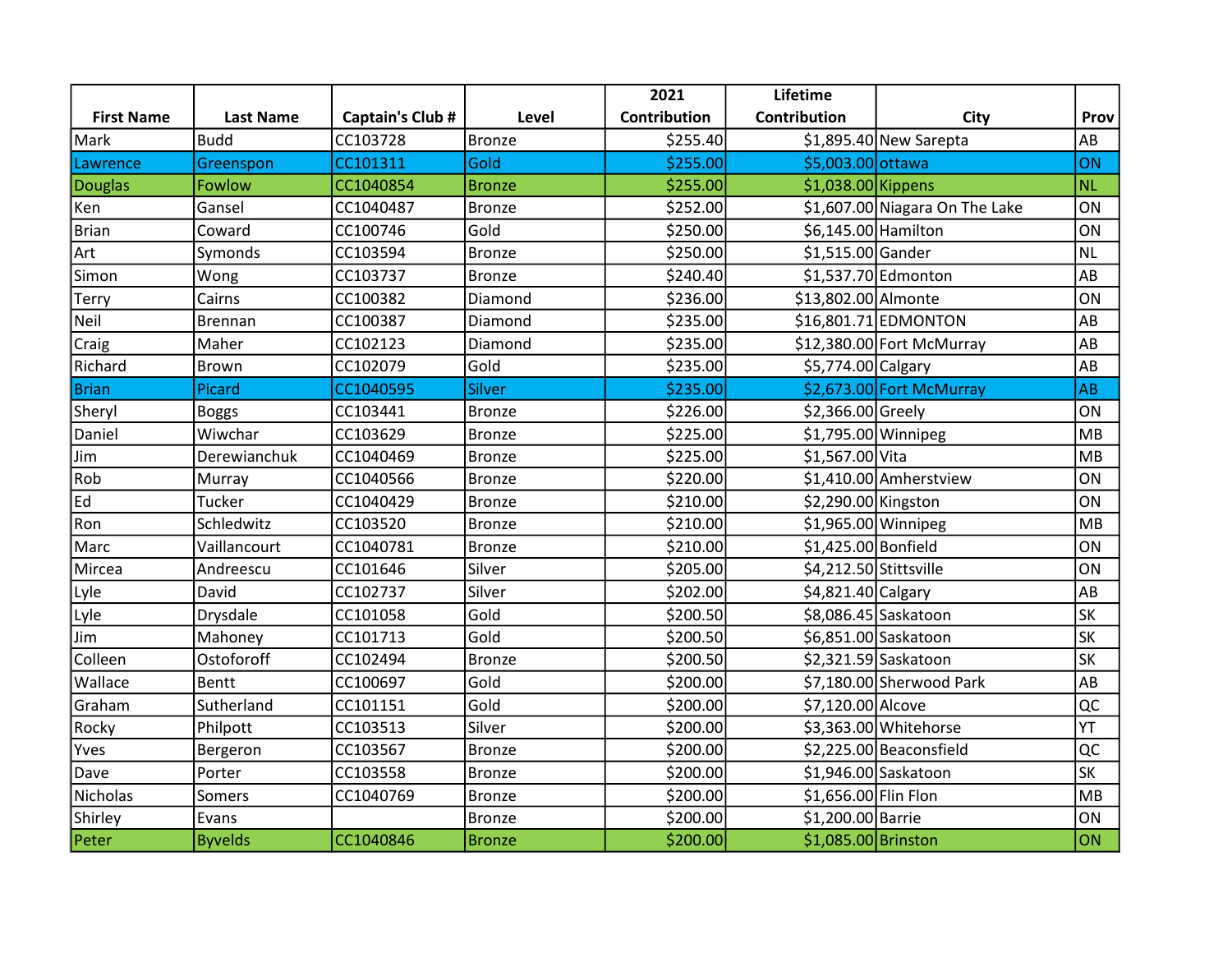|                   |                  |                  |                | 2021         | Lifetime              |                          |           |
|-------------------|------------------|------------------|----------------|--------------|-----------------------|--------------------------|-----------|
| <b>First Name</b> | <b>Last Name</b> | Captain's Club # | Level          | Contribution | Contribution          | <b>City</b>              | Prov      |
| <b>Barry</b>      | O'Neill          | CC1040855        | <b>Bronze</b>  | \$200.00     |                       | \$1,030.00 Medicine Hat  | AB        |
| Linda             | Galloway-Bohne   | CC1040697        | <b>Bronze</b>  | \$196.00     | \$1,711.00 Ottawa     |                          | ON        |
| Douglas           | <b>Britton</b>   | CC102078         | Silver         | \$195.50     |                       | \$3,787.98 Edmonton      | AB        |
| <b>Brad</b>       | McEachern        | CC103497         | <b>Bronze</b>  | \$187.00     |                       | $$2,130.00$ Winnipeg     | MB        |
| Keith             | Green            | CC100281         | Diamond        | \$186.00     | \$11,428.00 Richmond  |                          | ON        |
| Garry             | <b>Dyck</b>      | CC102627         | Silver         | \$186.00     | $$2,681.00$ Winnipeg  |                          | MB        |
| Bill              | Wardekker        | CC103524         | <b>Bronze</b>  | \$185.00     | \$2,210.00 Narol      |                          | MB        |
| Mark              | Kelso            |                  | <b>Bronze</b>  | \$185.00     | \$1,280.00 Trenton    |                          | ON        |
| John              | Rose             | CC101060         | Gold           | \$177.00     |                       | \$5,172.00 Marathon      | ON        |
| Glen              | Fehr             | CC100732         | Diamond        | \$175.50     | \$12,221.50 Saskatoon |                          | <b>SK</b> |
| Derek             | Landsborough     | CC102333         | Diamond        | \$175.00     | \$22,685.99 Bradford  |                          | ON        |
| Ron               | Parkinson        | CC101018         | Diamond        | \$175.00     | \$17,875.00 Calgary   |                          | AB        |
| Dave              | Mathes           | CC100158         | Diamond        | \$175.00     | \$16,030.00 Wellesley |                          | ON        |
| Larry             | Hardy            | CC101567         | Silver         | \$175.00     |                       | $$4,275.50$ Winnipeg     | MB        |
| Cyril             | Lindseth         | CC102730         | Silver         | \$175.00     | \$3,585.00 Killam     |                          | AB        |
| Richard           | <b>Dupuis</b>    | CC1040473        | <b>Bronze</b>  | \$175.00     | \$1,650.00 Tilbury    |                          | ON        |
| Robert            | <b>Simms</b>     | CC1040848        | <b>Bronze</b>  | \$175.00     | \$1,070.00 St. John's |                          | <b>NL</b> |
| Ernie             | Fast             | CC102850a        | Bronze         | \$170.00     | \$2,030.00 Brandon    |                          | MB        |
| Doug              | Heuer            | CC102039         | Silver         | \$160.00     |                       | \$4,645.00 SWIFT CURRENT | SK        |
| <b>Brian</b>      | Kraynyk          | CC103334         | <b>Bronze</b>  | \$155.00     | \$2,402.00 Piney      |                          | MB        |
| Lyle              | Von Ludendorff   | CC102150         | Silver         | \$153.00     | \$3,118.00 Langdon    |                          | AB        |
| David             | Leach            | CC100016         | Double Diamond | \$150.50     | \$38,405.50 Nepean    |                          | ON        |
| Deb               | Kowaliuk         | CC100724         | Gold           | \$150.50     |                       | \$6,822.50 Saskatoon     | SK        |
| Faycel            | Farza            | CC103726         | <b>Bronze</b>  | \$150.44     | \$1,882.44 Ottawa     |                          | ON        |
| Jim               | Fox              | CC101522         | Silver         | \$150.00     |                       | \$3,215.00 Mount Pearl   | <b>NL</b> |
| Tony              | Thorpe           | CC103263         | <b>Bronze</b>  | \$150.00     |                       | \$2,093.00 Whitehorse    | YT        |
| Duncan            | Milne            | CC1040734        | <b>Bronze</b>  | \$150.00     | $$1,665.00$ Didsbury  |                          | AB        |
| Ray               | Lamarche         | CC103337         | Bronze         | \$150.00     |                       | $$1,415.00$ Beaver Creek | SK        |
| Carol             | Choquette        | CC103723         | <b>Bronze</b>  | \$145.20     |                       | \$1,891.70 Saint-Lazare  | QC        |
| George N.         | Searson          | CC101028         | Double Diamond | \$135.00     | \$29,549.65 Saskatoon |                          | SK        |
| Marion            | Perry            | CC100837         | Gold           | \$135.00     | \$6,296.10 Kingston   |                          | ON        |
| Lindin            | Perry            | CC102376         | Silver         | \$135.00     | \$2,810.00 Kingston   |                          | ON        |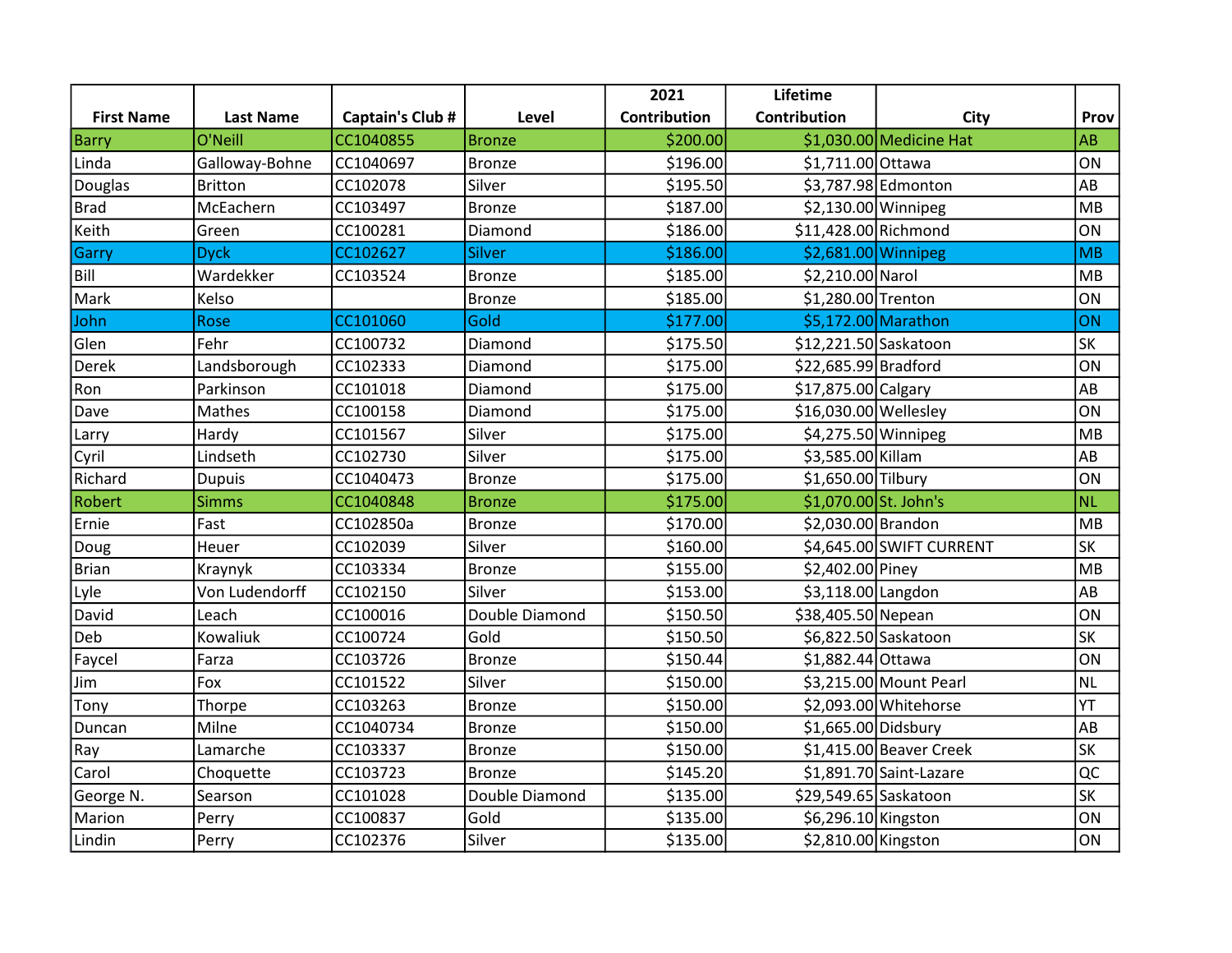|                   |                  |                  |                | 2021                | Lifetime                |                          |           |
|-------------------|------------------|------------------|----------------|---------------------|-------------------------|--------------------------|-----------|
| <b>First Name</b> | <b>Last Name</b> | Captain's Club # | Level          | <b>Contribution</b> | Contribution            | <b>City</b>              | Prov      |
| Larry             | Carleton         | CC103136         | Bronze         | \$135.00            |                         | \$2,155.00 Swift Current | <b>SK</b> |
| Tom               | Moreau           | CC103603         | <b>Bronze</b>  | \$135.00            |                         | $$1,905.00$ Cambridge    | ON        |
| John              | Matheson         | CC1040727        | Bronze         | \$135.00            |                         | \$1,815.00 Whitehorse    | YT        |
| <b>Neil</b>       | Lemieux          | CC1040531        | <b>Bronze</b>  | \$135.00            | \$1,100.00 Hamilton     |                          | ON        |
| William           | Smith            | CC1040849        | <b>Bronze</b>  | \$135.00            | \$1,065.00 Barrie       |                          | ON        |
| Mark              | Diehl            | CC101707         | Gold           | \$125.50            |                         | \$8,532.70 Blaine Lake   | <b>SK</b> |
| Doug              | Sherwood         | CC100665         | Double Diamond | \$125.00            | \$37,535.02 Goderich    |                          | ON        |
| Mark              | Klymkiw          | CC102195         | Diamond        | \$125.00            | \$13,281.00 Winnipeg    |                          | MB        |
| Daniel            | Gates            | CC102034         | Gold           | \$125.00            |                         | \$5,281.00 Swift Current | <b>SK</b> |
| Bob               | Duncan           | CC101618         | Silver         | \$125.00            |                         | \$3,088.75 Elizabethtown | ON        |
| Ryan              | Evans            | CC103165         | <b>Bronze</b>  | \$125.00            | \$2,405.00 Oak Bluff    |                          | MB        |
| Glenn             | Gray             | CC103183         | <b>Bronze</b>  | \$125.00            | \$1,484.00 Winnipeg     |                          | MB        |
| Tony              | <b>Kusiak</b>    | CC101055         | Platinum       | \$120.00            | \$176,523.20 Winnipeg   |                          | MB        |
| Don               | <b>McCormack</b> | CC1040844        | <b>Bronze</b>  | \$120.00            | \$1,095.00 Fonthill     |                          | ON        |
| Lawrence          | Maulsby          | CC102354         | Silver         | \$115.40            | \$2,955.40 Ottawa       |                          | ON        |
| Darrell           | <b>ONeill</b>    | CC101156         | Gold           | \$110.00            | \$5,055.00 Goulds       |                          | <b>NL</b> |
| Richard           | Desjardins       | CC101486         | Diamond        | \$102.00            | \$10,154.00 Marcelin    |                          | SK        |
| Mario             | Coniglio         | CC1040680        | Gold           | \$102.00            |                         | \$8,402.00 New Hamburg   | ON        |
| Charles           | Hamel            | CC101709         | Silver         | \$102.00            | \$2,652.00 Calgary      |                          | AB        |
| Jim               | Roney            | CC101502         | <b>Bronze</b>  | \$102.00            | \$2,097.00 Waterloo     |                          | ON        |
| Gary              | Albers           |                  | <b>Bronze</b>  | \$102.00            | \$1,407.00 Prescott     |                          | ON        |
| Noel              | Deagle           | CC100241         | Platinum       | \$101.30            | \$125,058.11 St. Albert |                          | AB        |
| Dwayne            | Doyle            | CC103304         | Bronze         | \$100.50            | \$1,545.50 Cornwall     |                          | ON        |
| Ed                | Fonger           | CC102799         | Gold           | \$100.00            |                         | \$6,561.00 Swift Current | SK        |
| Kevin             | Preston          | CC1040599        | Gold           | \$100.00            |                         | \$6,500.00 Brockville    | ON        |
| Stephan           | Radatus          | CC103448         | Silver         | \$100.00]           |                         | \$4,055.00 Gloucester    | ON        |
| Dave              | <b>Boswell</b>   | CC102972         | Silver         | \$100.00            | \$3,920.00 Orleans      |                          | ON        |
| Gilbert           | <b>Bradet</b>    | CC1040670        | Silver         | \$100.00            |                         | \$3,627.00 Whitehorse    | YT        |
| Daryl             | <b>Balazsi</b>   | CC101835         | Silver         | \$100.00            |                         | \$2,940.00 Saskatoon     | <b>SK</b> |
| Michael           | McGovern         | CC103220         | Silver         | \$100.00            |                         | \$2,710.00 Sharbot Lake  | ON        |
| Matt              | Oxley            | CC102824         | Silver         | \$100.00]           |                         | \$2,605.00 West Kelowna  | <b>BC</b> |
| Bob               | Martin           | CC103503         | <b>Bronze</b>  | \$100.00]           | \$2,460.00 Lundar       |                          | MB        |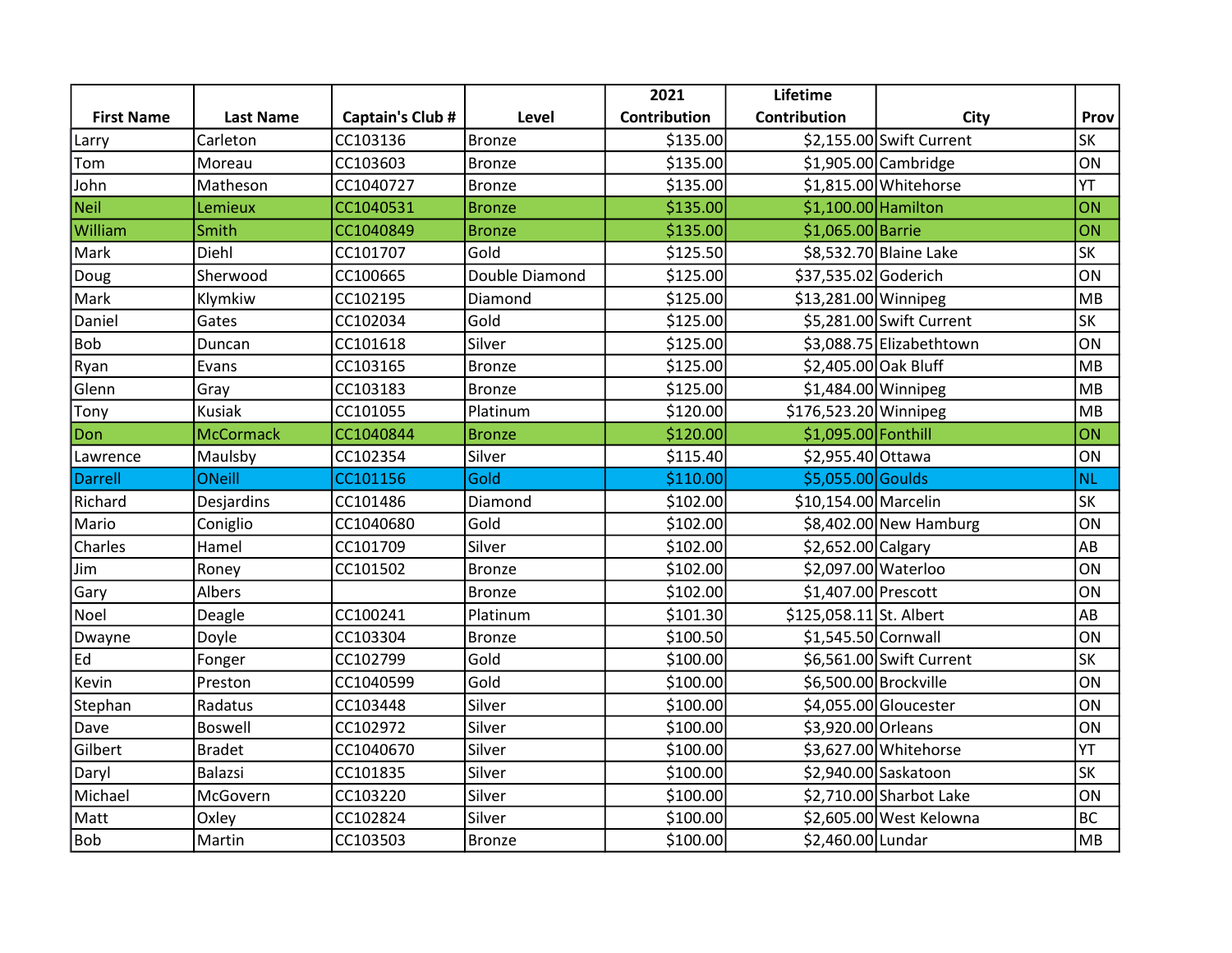|                   |                  |                  |                | 2021                | Lifetime               |                            |           |
|-------------------|------------------|------------------|----------------|---------------------|------------------------|----------------------------|-----------|
| <b>First Name</b> | <b>Last Name</b> | Captain's Club # | Level          | <b>Contribution</b> | Contribution           | <b>City</b>                | Prov      |
| Terry             | McDougall        | CC101405         | Bronze         | \$100.00            | \$2,253.00 Carp        |                            | <b>ON</b> |
| Donald            | Cruickshanks     | CC101928         | <b>Bronze</b>  | \$100.00            |                        | \$1,945.00 Coldwater       | ON        |
| Trevor            | Luten            | CC103294         | Bronze         | \$100.00]           | \$1,745.00 Orleans     |                            | ON        |
| Aubrey            | Vincent          | CC102877a        | <b>Bronze</b>  | \$100.00]           | \$1,573.50 St. John's  |                            | <b>NL</b> |
| Mike              | Kovacs           | CC101959         | <b>Bronze</b>  | \$100.00            |                        | \$1,478.87 Belle River     | ON        |
| Chris             | Bell             | CC100923         | Bronze         | \$100.00]           | \$1,422.00 Kanata      |                            | ON        |
| <b>Brian</b>      | McLeary          | CC103596         | <b>Bronze</b>  | \$100.00            | \$1,351.00 Alliston    |                            | ON        |
| Frank             | Amantea          |                  | Bronze         | \$100.00            | \$1,170.00 Calgary     |                            | AB        |
| David             | <b>Nice</b>      | CC101054         | Diamond        | \$95.00             | \$11,209.35 Saint John |                            | <b>NB</b> |
| Kevin             | Corrigan         | CC1040682        | <b>Bronze</b>  | \$95.00             | \$1,195.00 Orleans     |                            | ON        |
| Doug              | Gray             | CC1040859        | <b>Bronze</b>  | \$95.00             | \$1,005.00 Winnipeg    |                            | MB        |
| Loris             | Vazzoler         | CC103052         | Gold           | \$85.00             |                        | \$7,747.00 Carleton Place  | ON        |
| Allan             | Stroud           | CC100325         | Silver         | \$85.00             |                        | $$3,024.00$ Brampton       | ON        |
| Percy             | Hart             | CC102839         | <b>Bronze</b>  | \$85.00             | \$1,810.00 Lachine     |                            | QC        |
| Linda             | Taylor           | CC1040777        | <b>Bronze</b>  | \$85.00             | \$1,330.00 Vars        |                            | ON        |
| Harold            | Slade            | CC1040768        | <b>Bronze</b>  | \$85.00             |                        | \$1,250.00 St Thomas       | ON        |
| Wolf              | <b>Theurer</b>   | CC1040852        | <b>Bronze</b>  | \$85.00             |                        | \$1,046.00 Penticton       | <b>BC</b> |
| Michael           | Sullivan         | CC100099         | Double Diamond | \$75.00             | \$27,263.90 Kitchener  |                            | ON        |
| <b>Brian</b>      | Fugard           | CC102488         | Diamond        | \$75.00             | \$11,615.00 Delisle    |                            | <b>SK</b> |
| <b>Rick</b>       | Thibert          | CC101124         | Diamond        | \$75.00             |                        | \$11,283.11 Pointe Du Bois | MB        |
| Michele           | Dionne           | CC102281         | Gold           | \$75.00             | \$9,495.00 Orleans     |                            | ON        |
| Scott             | Smith            | CC101142         | Gold           | \$75.00             | \$6,607.00 Vanier      |                            | ON        |
| Michael           | Holmes           | CC101309         | Gold           | \$75.00             | \$5,406.00 Ottawa      |                            | ON        |
| Cliff             | Graham           | CC102854         | Silver         | \$75.00             |                        | $$4,370.10$ Winnipeg       | MB        |
| Tim               | Lane             | CC101834         | Silver         | \$75.00             | \$4,205.00 Calgary     |                            | AB        |
| Daniel            | Sparling         | CC101674         | Silver         | \$75.00             | \$3,531.00 Nepean      |                            | ON        |
| John              | Robertson        | CC1040755        | Silver         | \$75.00             |                        | \$3,165.00 Whitehorse      | YT        |
| <b>Brian</b>      | Sutton           | CC102408         | Silver         | \$75.00             |                        | \$3,095.00 Perth Road      | ON        |
| Richard           | Hilz             | CC101856         | Silver         | \$75.00             | \$3,060.00 Ottawa      |                            | ON        |
| Steven            | Dietrich         | CC102631         | Silver         | \$75.00             |                        | \$2,880.00 KITCHENER       | ON        |
| Marcel            | Laurendeau       | CC1040526        | Silver         | \$75.00             |                        | \$2,828.00 Winnipeg        | MB        |
| Courtney          | Webster          | CC102812         | Bronze         | \$75.00             | \$2,285.00 Biggar      |                            | SK        |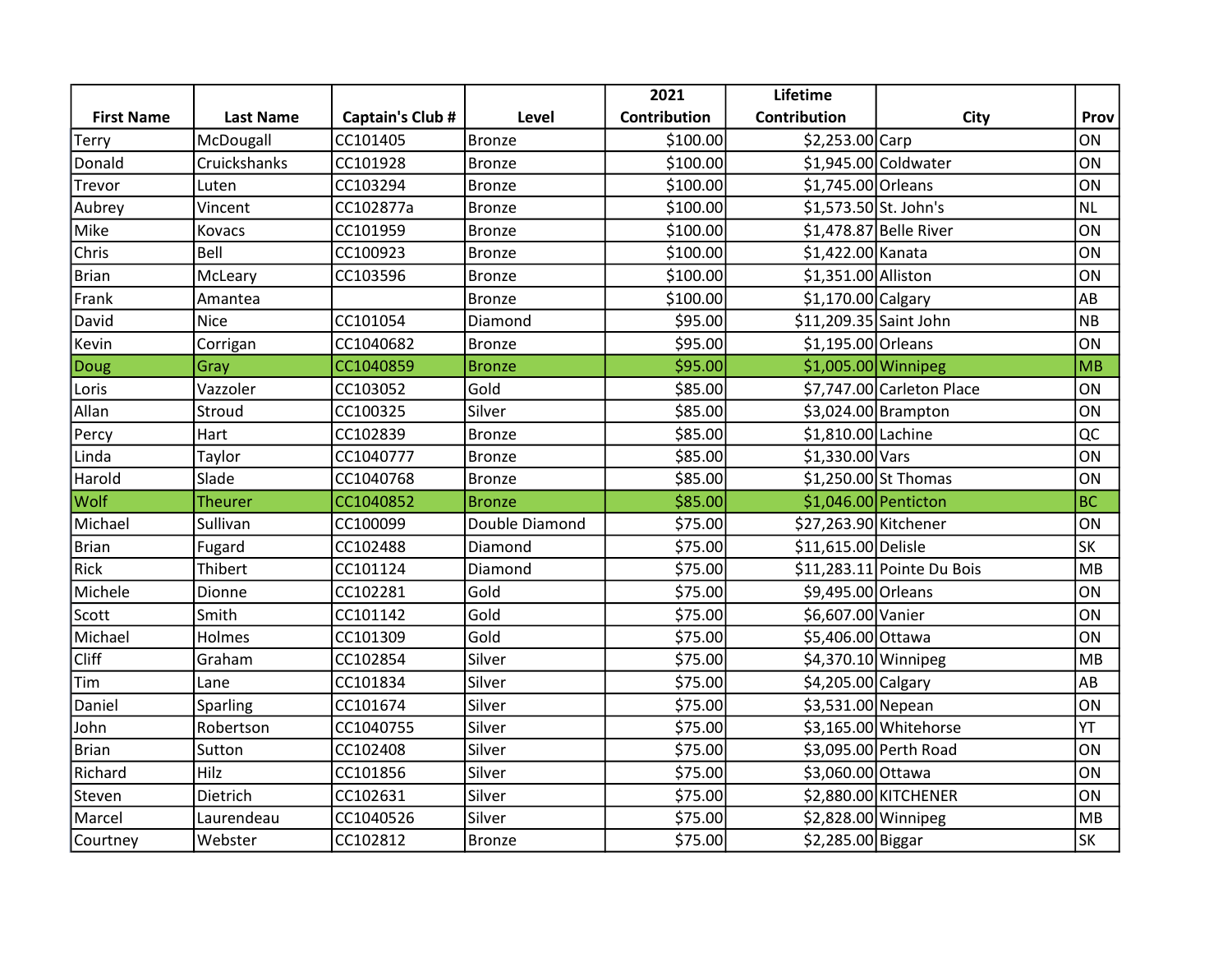|                   |                  |                  |               | 2021         | Lifetime              |                          |           |
|-------------------|------------------|------------------|---------------|--------------|-----------------------|--------------------------|-----------|
| <b>First Name</b> | <b>Last Name</b> | Captain's Club # | Level         | Contribution | Contribution          | <b>City</b>              | Prov      |
| Glen              | Armstrong        | CC103115         | Bronze        | \$75.00      |                       | \$2,270.00 Swift Current | <b>SK</b> |
| Calvin            | Janes            | CC1040508        | <b>Bronze</b> | \$75.00      |                       | \$2,165.00 Pools Island  | <b>NL</b> |
| Dave              | Rose             | CC103036         | Bronze        | \$75.00      | \$2,146.00 Renfrew    |                          | ON        |
| William           | Sheppard         | CC1040612        | <b>Bronze</b> | \$75.00      |                       | $$1,641.00$ Cambridge    | ON        |
| Lawrence          | Larson           | CC1040524        | Bronze        | \$75.00      |                       | \$1,625.00 Saskatoon     | <b>SK</b> |
| Jack              | Webster          | CC103397         | Bronze        | \$75.00      | \$1,595.00 Biggar     |                          | <b>SK</b> |
| Andy              | Galambvary       | CC102296         | <b>Bronze</b> | \$75.00      |                       | $$1,180.00$ Cambridge    | ON        |
| Stephanie         | Mostyn           | CC103756         | Bronze        | \$75.00      |                       | \$1,123.50 Whitehorse    | YT        |
| <b>David</b>      | Coulombe         | CC1040856        | <b>Bronze</b> | \$75.00      |                       | $$1,025.00$ Winnipeg     | MB        |
| Ray               | <b>Dyck</b>      | CC1040857        | <b>Bronze</b> | \$75.00      | $$1,010.00$ Winnipeg  |                          | MB        |
| Mark              | Cox              | CC102709         | Gold          | \$70.00      | \$6,902.00 Winnipeg   |                          | MB        |
| David             | Thompson         | CC102411         | Gold          | \$50.00      | \$6,965.00 Kanata     |                          | ON        |
| Randy             | Joyce            | CC102562         | Gold          | \$50.00      | \$5,730.00 Kingston   |                          | ON        |
| Jeff              | McMaster         | CC102872         | Silver        | \$50.00      |                       | \$4,806.00 Winnipeg      | MB        |
| Neil              | Steffler         | CC100760         | Silver        | \$50.00      | \$4,017.00 Puslinch   |                          | ON        |
| Daniel            | Miller           | CC102875         | Silver        | \$50.00      |                       | \$3,415.00 Lac Du Bonnet | MB        |
| <b>Bruce</b>      | <b>Tucker</b>    | CC101861         | Silver        | \$50.00      |                       | $$2,930.00$ Woodstock    | ON        |
| Chris             | English          | CC101780         | Silver        | \$50.00      | \$2,860.00 Kanata     |                          | ON        |
| Kent              | McLeod           | CC103353         | <b>Bronze</b> | \$50.00      | \$1,820.00 Davidson   |                          | <b>SK</b> |
| Jerry             | Peach            | CC1040853        | <b>Bronze</b> | \$50.00      | \$1,040.00 St. John's |                          | <b>NL</b> |
| Lou               | Young            |                  | <b>Bronze</b> | \$40.80      |                       | \$1,047.30 Port Perry    | ON        |
| Alain             | Jegen            | CC101105         | Diamond       | \$40.00]     | \$15,567.30 Ottawa    |                          | ON        |
| Carl              | Michalek         | CC103066         | Silver        | \$40.00      | \$3,450.00 Kitchener  |                          | ON        |
| René              | Lavallée         | CC101257         | Gold          | \$35.00      | \$8,972.00 Gatineau   |                          | QC        |
| Kent              | Favelle          | CC102480         | Gold          | \$35.00      |                       | \$5,763.50 Saskatoon     | <b>SK</b> |
| Frank             | Bilodeau         | CC102523         | Gold          | \$35.00      |                       | \$5,475.46 Richmond      | ON        |
| Chris             | Stewart          | CC102187         | Silver        | \$35.00      | \$4,868.00 Winnipeg   |                          | MB        |
| Roger             | Macra            | CC102348         | Silver        | \$35.00      | \$3,802.85 Rockland   |                          | ON        |
| Terry             | <b>Brinklow</b>  | CC100283         | Silver        | \$35.00      | \$2,907.00 Napanee    |                          | ON        |
| Shayne            | Wood             | CC100053         | Silver        | \$35.00      |                       | \$2,873.00 Kemptville    | ON        |
| <b>Buddy</b>      | Beley            | CC102075         | Silver        | \$35.00      | \$2,645.00 St. Albert |                          | AB        |
| David             | Crown            | CC101551         | <b>Bronze</b> | \$35.00      |                       | \$2,083.00 North Bay     | ON        |